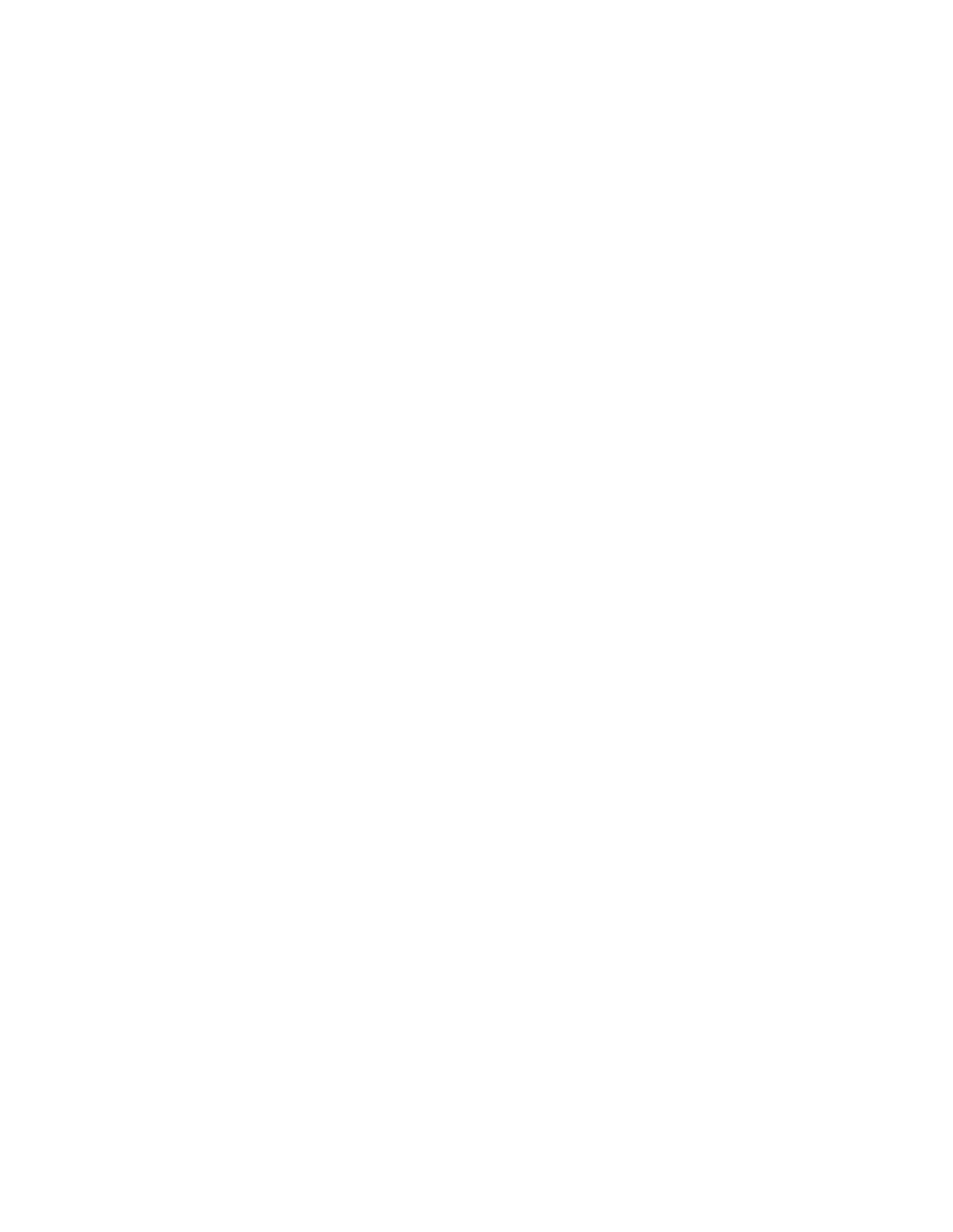#### **BACKGROUND: (CONT'D)**

New section 2.31 Voluntary Vision Plan has been added to provide that active employees can enroll in a new voluntary, employee paid vision plan effective January 1, 2018.

 $\tilde{\omega}$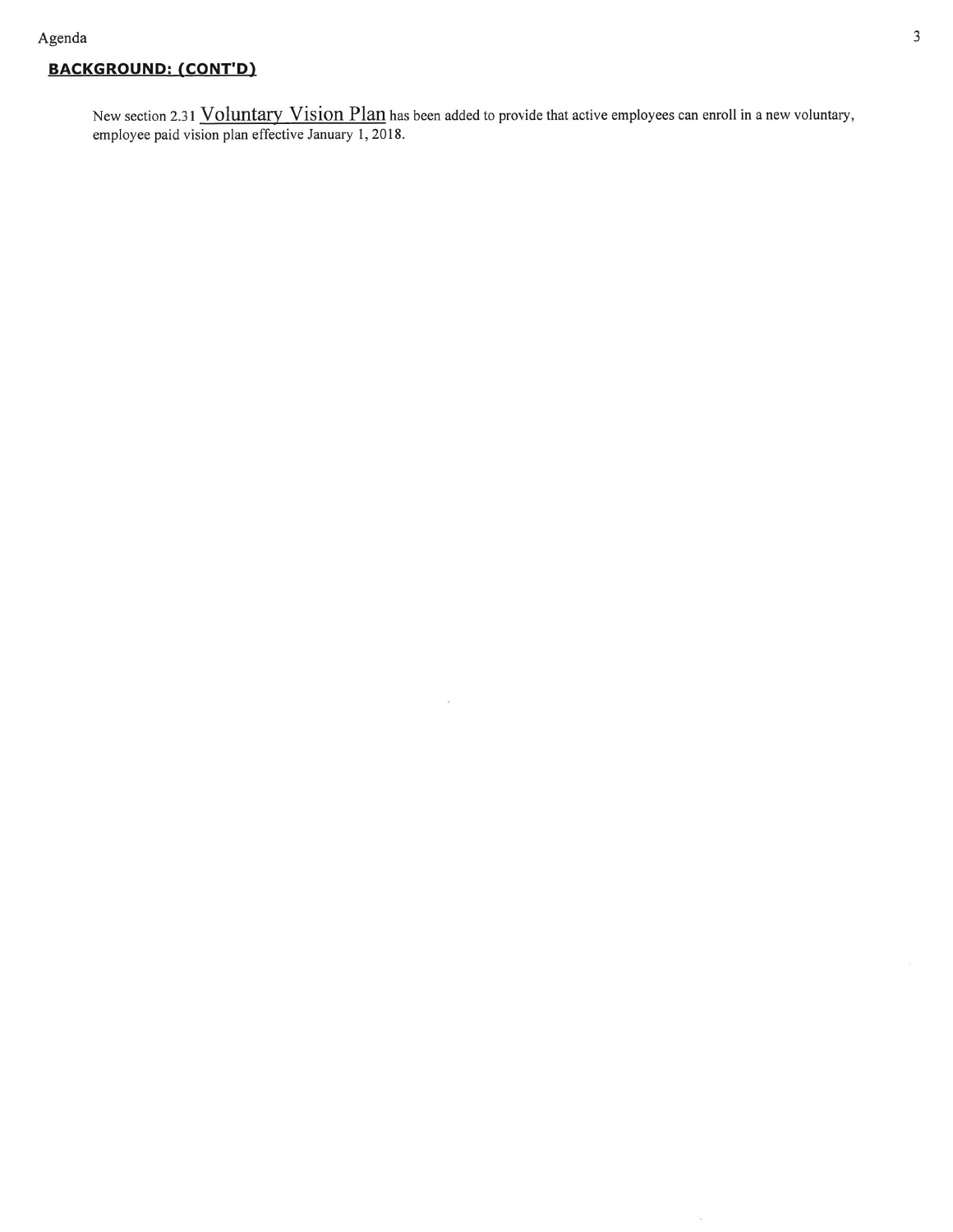- 2. A new heading, Section 3, Transportation Expense has been added. Former Section 3 Mileage Reimbursementis now subsection 3.10. New subsection 3.11 Commuter Benefit Program has been added to provide employees the opportunity to set aside pre-tax dollars for qualified transportation expense.
- 3. Section 4.11 Safety Employees Retirement- Tier A- Employees Who Become Safety Members of CCCERA Before January 1, 2013 has been revised to gradually reduce the amount that employees pay toward the employer's share of the cost for Safety Tier A retirement benefits and to eliminate the payment effective July 1, 2019. After that date, the employees will pay all of their share of the cost of Safety Tier A, and the District will pay all of its share.
- 4. Section 21 Fire Services Emergency Recall and Standby Differential has been revised to provide that effective January 1, 2018, there will be only one differential paid to employees assigned to standby and emergency recall duty. This five percent differential will be available only for those who are assigned such extra duty for a minimum of ten days each month.

### **CONSEQUENCE OF NEGATIVE ACTION:**

Benefits for District management employees will be significantly different than represented employees' benefits, potentially making it more difficult to attract candidates for promotion.

AgendaQuick©2005 - 2017 Destiny Software Inc., All Rights Reserved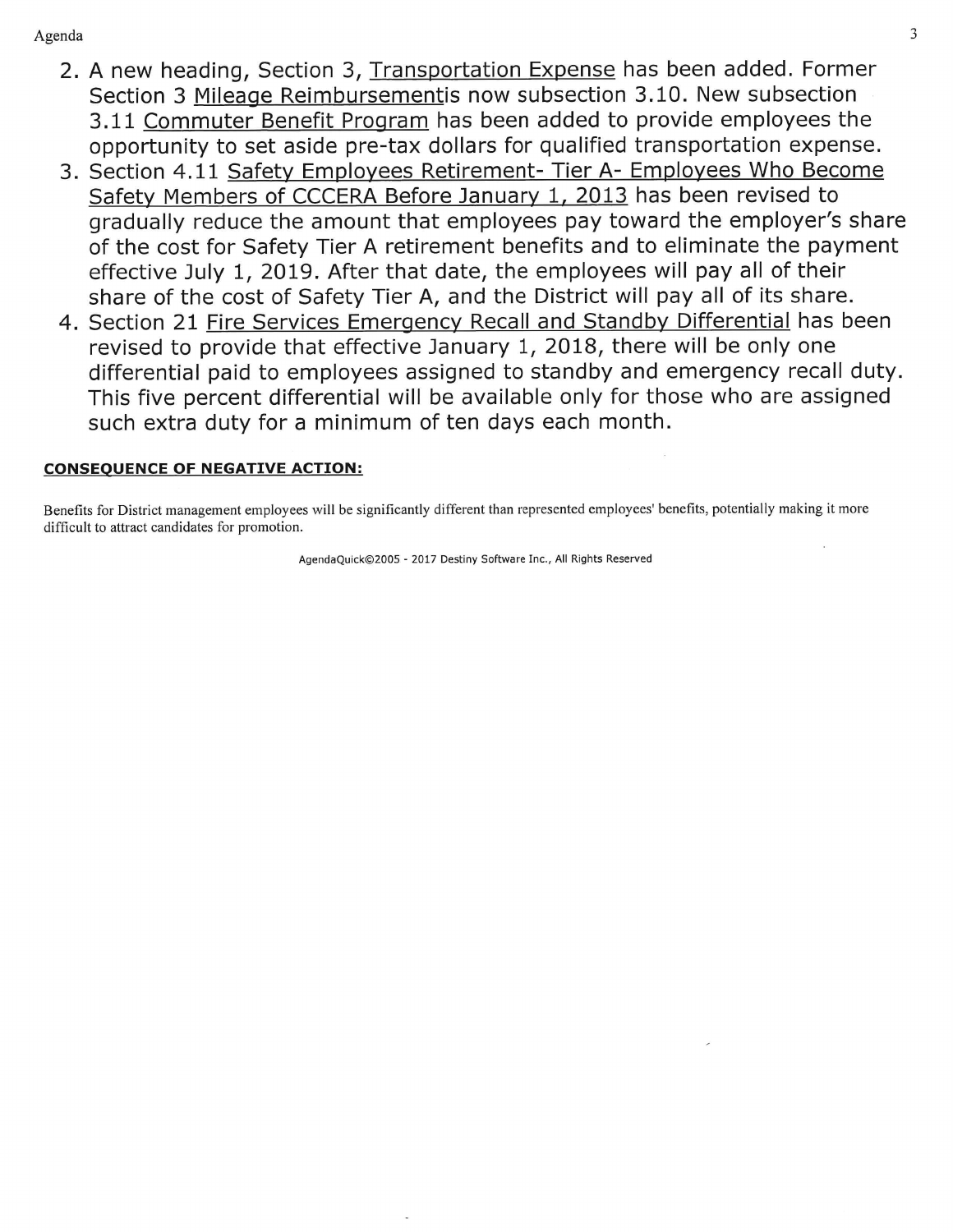#### **TABLE OF CONTENTS Resolution No. 2017/392**

### **I. BENEFITS FOR UNREPRESENTED SAFETY MANAGEMENT EMPLOYEES**

- 1. Leaves With and Without Pay
	- 1.10 Holidays (list of holidays observed by the District)
	- 1.11 Definitions
	- 1.12 Holidays
	- 1.13 Holidays Flexible Work Schedules
	- 1.14 Holidays Part-Time Employees
	- 1.15 No Overtime Pay, Holiday Pay, or Comp Time
	- 1.16 Personal Holiday Credit
	- 1.17 Vacation
	- 1.18 Sick Leave
	- 1.19 Part-Time Employees
	- 1.20 Family Care Leave
	- 1.21 Leave Without Pay-Use of Accruals
- 2. Health and Dental Benefits
- 2.A. Health Plans
	- 2.10 Health Plan Coverages
	- 2.11 Contra Costa Health Plan (CCHP)
	- 2.12 Health Plan Monthly Premium Subsidy
	- 2.13 Retirement Coverage
	- 2.14 Premium Payments
- 2.B. Dental and Life Insurance Plans
	- 2.15 Dental Program
	- 2.16 Dental Plan Premium Subsidy
	- 2.17 Retirement Coverage
	- 2.18 Life Insurance Benefit Under Health and Dental Plans
	- 2.19 Supplemental Life Insurance
	- 2.20 Premium Payments
	- 2.21 Family Member Eligibility Criteria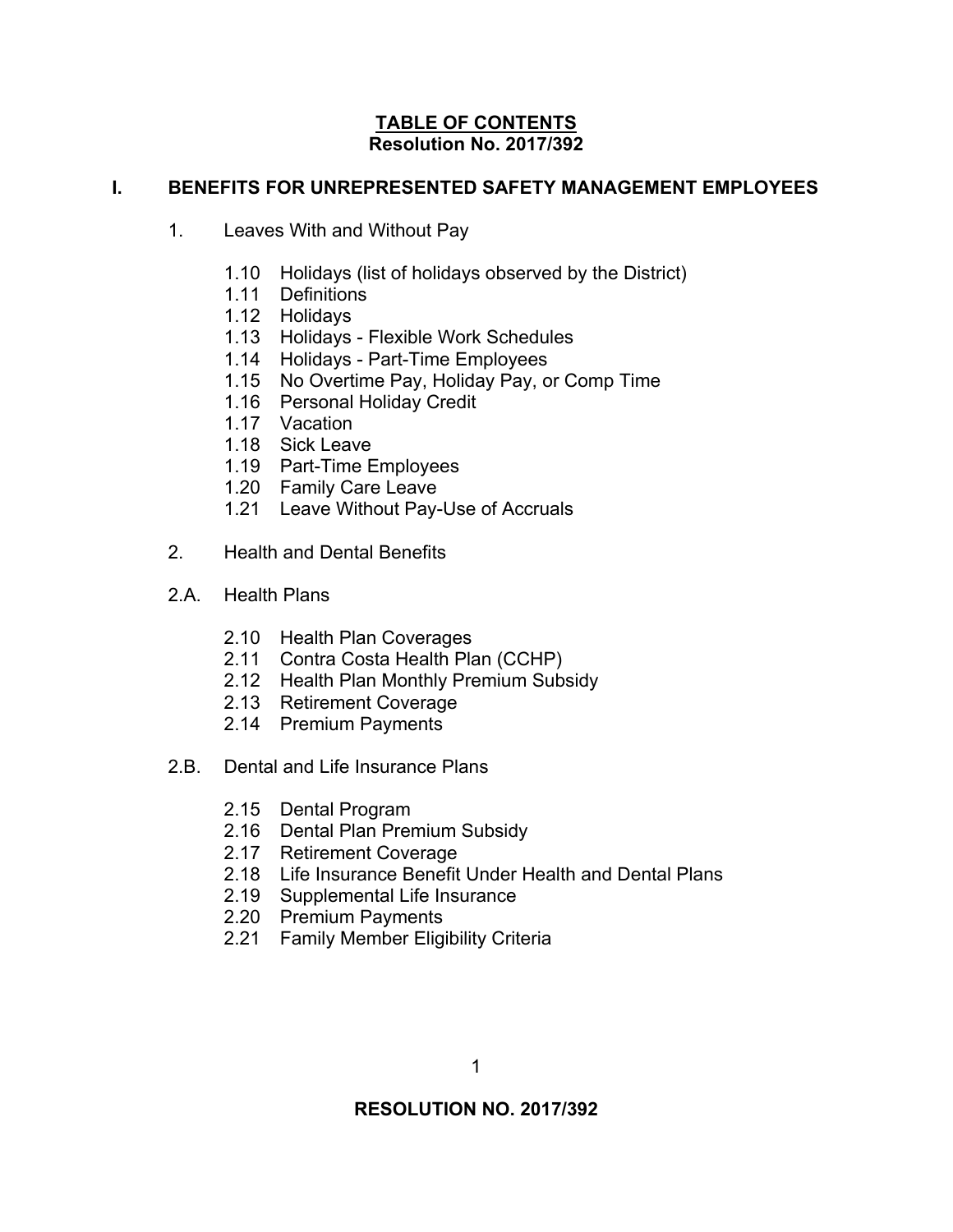- 2.C. General Provisions
	- 2.22 Extended Coverage
	- 2.23 Rate Information
	- 2.24 Dual Coverage
	- 2.25 Catastrophic Leave Program
	- 2.26 Health Care Spending Account
	- 2.27 PERS Long-Term Care
	- 2.28 Dependent Care Assistance Program
	- 2.29 Premium Conversion Plan
	- 2.30 Prevailing Section
	- 2.31 Voluntary Vision Plan
- 3. Transportation Expense
	- 3.10 Mileage Reimbursement
	- 3.11 Commuter Benefit Program
- 4. Retirement Benefits
	- 4.10 Contribution
	- 4.11 Safety Employees Retirement- Tier A- Employees who Became Safety Members of CCCERA before January 1, 2013
	- 4.12 Employees with More Than 30 Years of Continuous Service as Safety Members
	- 4.13 Safety Employees Retirement- Safety PEPRA Tier- Employees who Become Safety Members of CCCERA on or after January 1, 2013
- 5. 415H2 Participation
- 6. Training
	- 6.10 Career Development Training Reimbursement
	- 6.11 Management Development Policy
- 7. Bilingual Pay Differential
- 8. Higher Pay for Work in a Higher Classification
- 9. Other Terms and Conditions of Employment
	- 9.10 Overtime Exempt Exclusion
	- 9.11 Overtime
	- 9.12 Length of Service Credits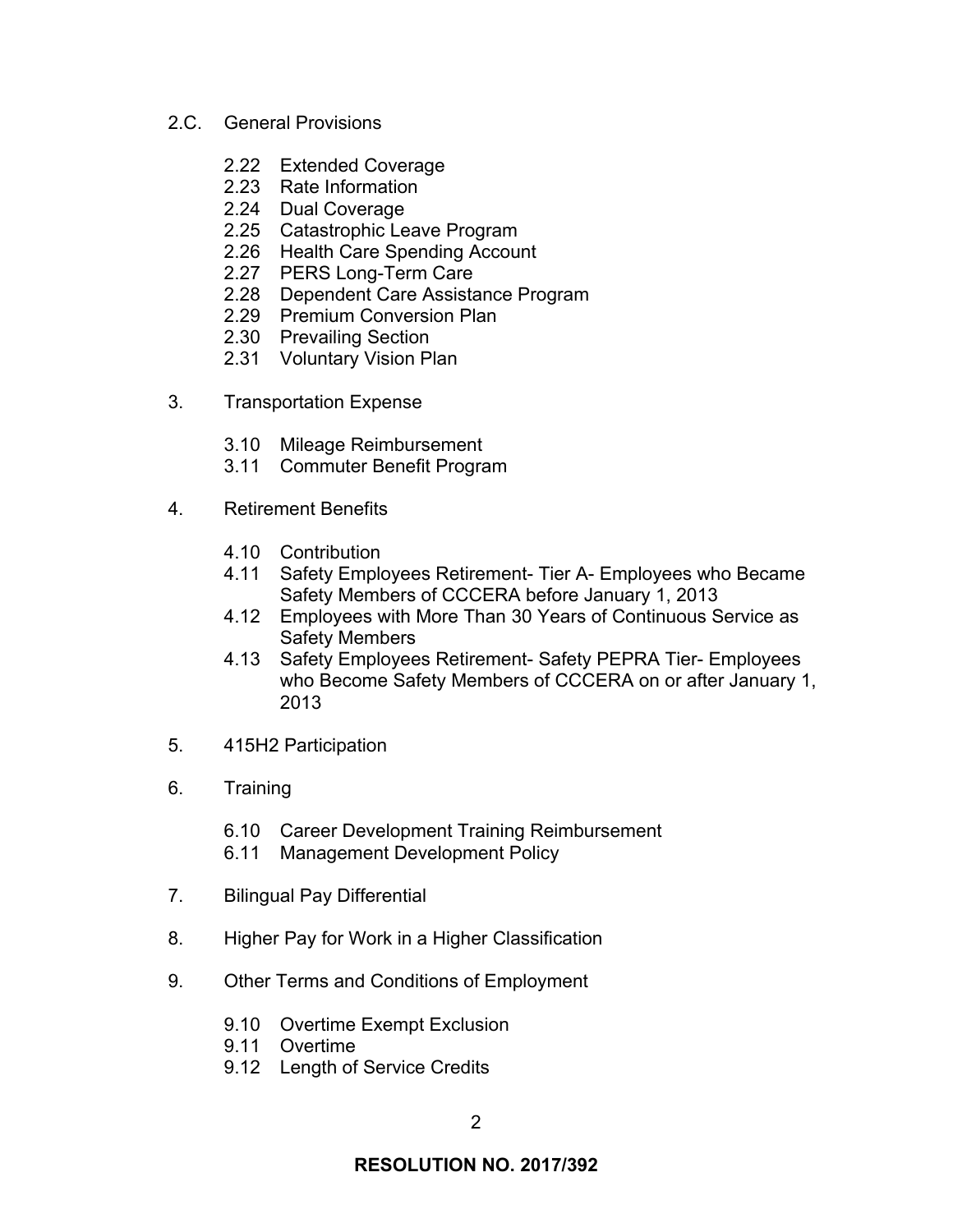- 9.13 Mirror Classifications
- 9.14 Deep Classes
- 9.15 Administrative Provisions
- 10. Management Longevity Pay
- 11. Deferred Compensation
- 12. Annual Management Administrative Leave
- 13. Management Life Insurance
- 14. Vacation Buy Back
- 15. Professional Development Reimbursement
- 16. Sick Leave Incentive Plan
- 17. Video Display Terminal (VDT) Users Eye Examination
- 18. Long-Term Disability Insurance
- 19. Uniform Allowance
- 20. Fire Management Educational Allowance Program
- 21. Fire Services Emergency Recall and Standby Differential
- 22. Executive Professional Development Reimbursement

### **II. BENEFITS FOR FIRE CHIEF**

- 23. Automobile
- 24. Executive Life Insurance
- 25. Fire Management Educational Reimbursement
- 26. No Fire Services Emergency Recall and Standby Differential
- 27. No Vacation Buy Back
- 28. Modified Personal Holiday Credit Maximum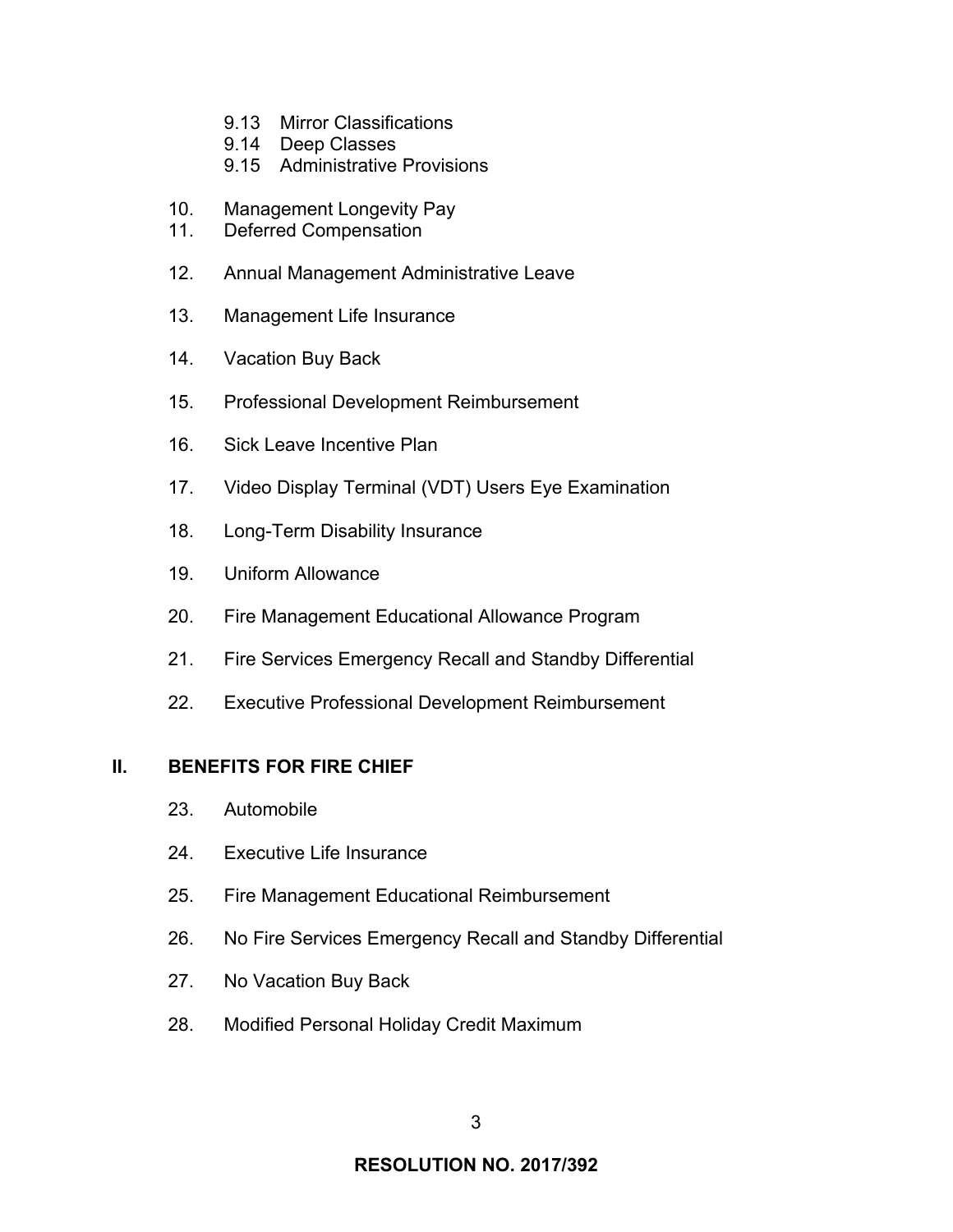### **I. BENEFITS FOR UNREPRESENTED SAFETY MANAGEMENT EMPLOYEES IN THE CONTRA COSTA COUNTY FIRE PROTECTION DISTRICT**

#### **1. Leaves With and Without Pay**

1.10 Holidays: The District will observe the following holidays during the term covered by this Resolution:

 New Year's Day Labor Day Martin Luther King Jr. Day Veteran's Day Washington's Birthday Thanksgiving Day Memorial Day **Day after Thanksgiving** Independence Day Christmas Day

Such other days as the Board of Supervisors may designate by Resolution as holidays.

Any holiday observed by the District that falls on a Saturday is observed on the preceding Friday and any holiday that falls on a Sunday is observed on the following Monday.

#### 1.11 Definitions:

Regular Work Schedule: The regular work schedule is eight (8) hours per day, Monday through Friday, inclusive, for a total of forty (40) hours per week.

Flexible Work Schedule: A flexible work schedule is any schedule that is not a regular, alternate, 9/80, or 4/10 work schedule and where the employee is not scheduled to work more than 40 hours in a "workweek" as defined below.

Workweek for Employees on Regular and Flexible Work Schedules: For employees on regular and flexible work schedules, the workweek begins at 12:01a.m. on Monday and ends at twelve midnight on Sunday.

- 1.12 Holidays Observed: Employees on regular and flexible work schedules are entitled to observe a holiday (day off work), without a reduction in pay, whenever a holiday is observed by the District.
- 1.13 Holidays Flexible Work Schedules: When a holiday falls on the regularly scheduled day off of any employee who is on a flexible work schedule, the employee is entitled to take the day off, without a reduction in pay, in recognition of the holiday. These employees are entitled to request another day off within the same work week in recognition of their regularly

#### 1 of 22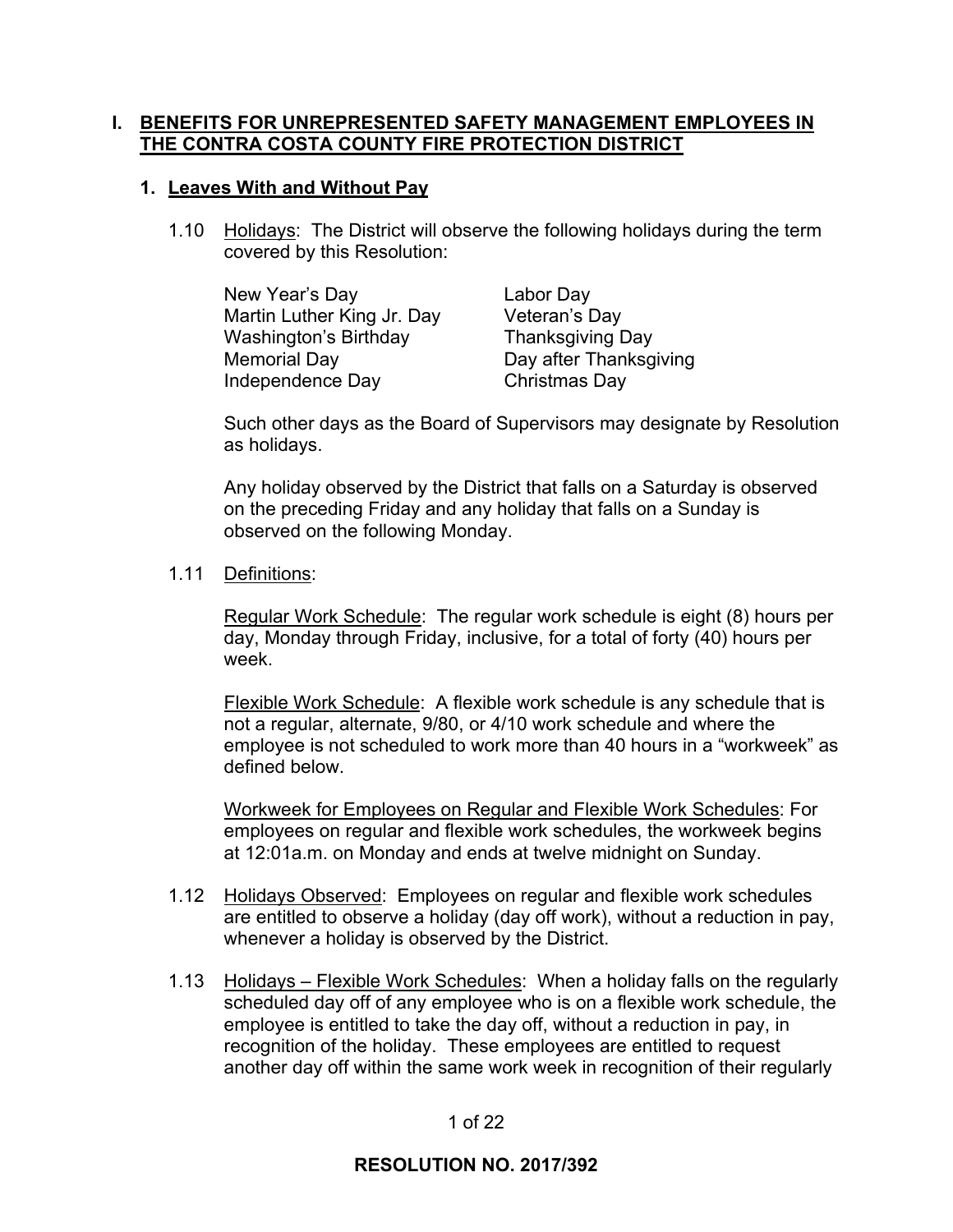scheduled day off. The requested day off must be within the same work week as the holiday and it must be pre-approved by the employee's supervisor. If the day off is not approved by the supervisor, it is lost. If the approved day off is a nine (9) hour workday, the employee must use one (1) hour of non-sick-leave accruals. If the approved day off is a ten (10) hour workday, the employee must use two (2) hours of non-sick-leave accruals. If the employee does not have any non-sick-leave accrual balances, leave without pay (AWOP) will be authorized.

- 1.14 Holidays Part-Time Employees: Permanent, part-time employees are entitled to observe a holiday (day off work) in the same ratio as the number of hours in the part-time employee's schedule bears to forty (40) hours.
- 1.15 No Overtime Pay, Holiday Pay, or Comp Time: Employees are not entitled to receive overtime pay, holiday pay, overtime compensatory time, or holiday compensatory time. Employees who are unable or not permitted to observe a holiday (take the day off), are authorized to receive overtime pay ONLY IF the employee is on the Overtime Exempt Exclusion List (see Section 9.10).
- 1.16 Personal Holiday Credit: Employees are entitled to accrue two (2) hours of personal holiday credit each month. This time is prorated for part-time employees. No employee may accrue more than forty (40) hours of personal holiday credit. On separation from District service, employees are paid for any unused personal holiday credits at the employee's then current rate of pay, up to a maximum of forty (40) hours.
- 1.17 Vacation: Employees are entitled to accrue paid vacation credit not to exceed the maximum cumulative hours as follows:

| Hours |
|-------|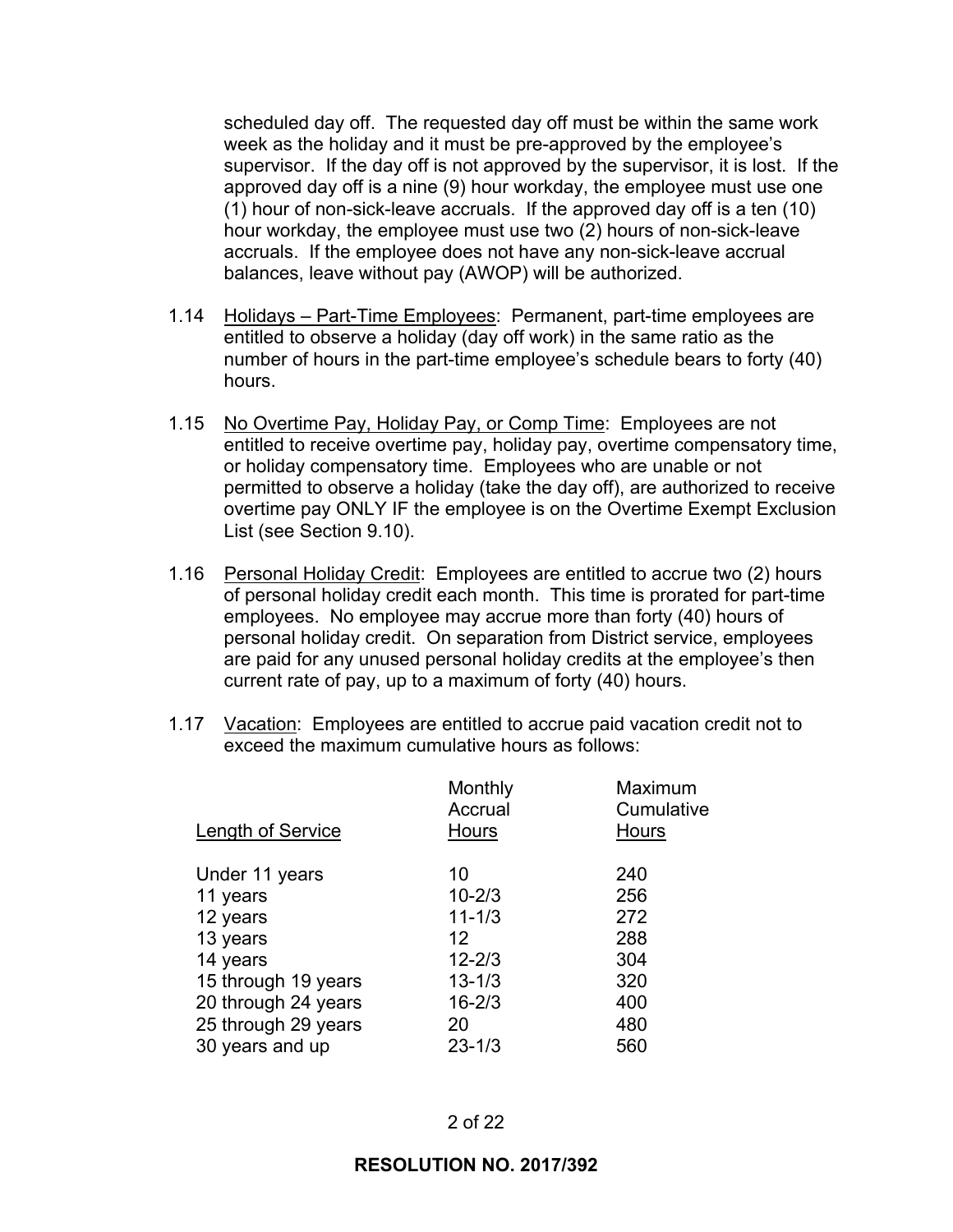Each employee is eligible to accrue increased vacation hours on the first day of the month following the employee's Service Award Date.

An employee's Service Award Date is the first day of his/her temporary, provisional, or permanent appointment to a position in the County. If an employee is first appointed to a temporary or provisional position and then later appointed to a permanent position, the Service Award Date for that employee is the date of the first day of the temporary or provisional appointment.

- 1.18 Sick Leave: Employees are entitled to accrue paid sick leave credit in accordance with the provisions of the County Salary Regulations and District Personnel Bulletin No. 21 (Sick Leave Policy) adopted on August 10, 1995, as periodically amended.
- 1.19 Part-Time Employees: Part-time employees are entitled to accrue paid vacation and sick leave credit on a pro-rata basis.
- 1.20 Family Care Leave: The provisions of Section 1006.3 of the Contra Costa County Personnel Management Regulations and Resolution No. 94/416, as amended, relating to Leaves of Absence and Family Care Medical Leave apply to all employees covered by this Resolution.
- 1.21 Leave Without Pay Use of Accruals: The provisions of Section 1006.6 of the Contra Costa County Personnel Management Regulations, as amended, relating to use of accruals while on leave without pay, apply to all employees covered by this Resolution.

## **2. Health, Dental and Related Benefits**

### **2.A. Health Plans**

 2.10 Health Plan Coverages: Group health benefits through the California Public Employees' Retirement System (CalPERS) are provided for all permanent full-time employees.

The CalPERS health care program, as regulated by the Public Employees' Medical and Hospital Care Act (PEMHCA), regulations issued pursuant to PEMHCA and the administration of PEMHCA by CalPERS, controls on all health plan issues, including but not limited to eligibility, benefit levels, benefit plans, minimum premium subsidies, and costs.

 2.11 Contra Costa Health Plan (CCHP): Because CCHP has met the minimum standards required under PEMHCA and is approved as an alternative CalPERS plan option, employees and COBRA counterparts may elect to enroll in CCHP under the CalPERS plan rules and regulations.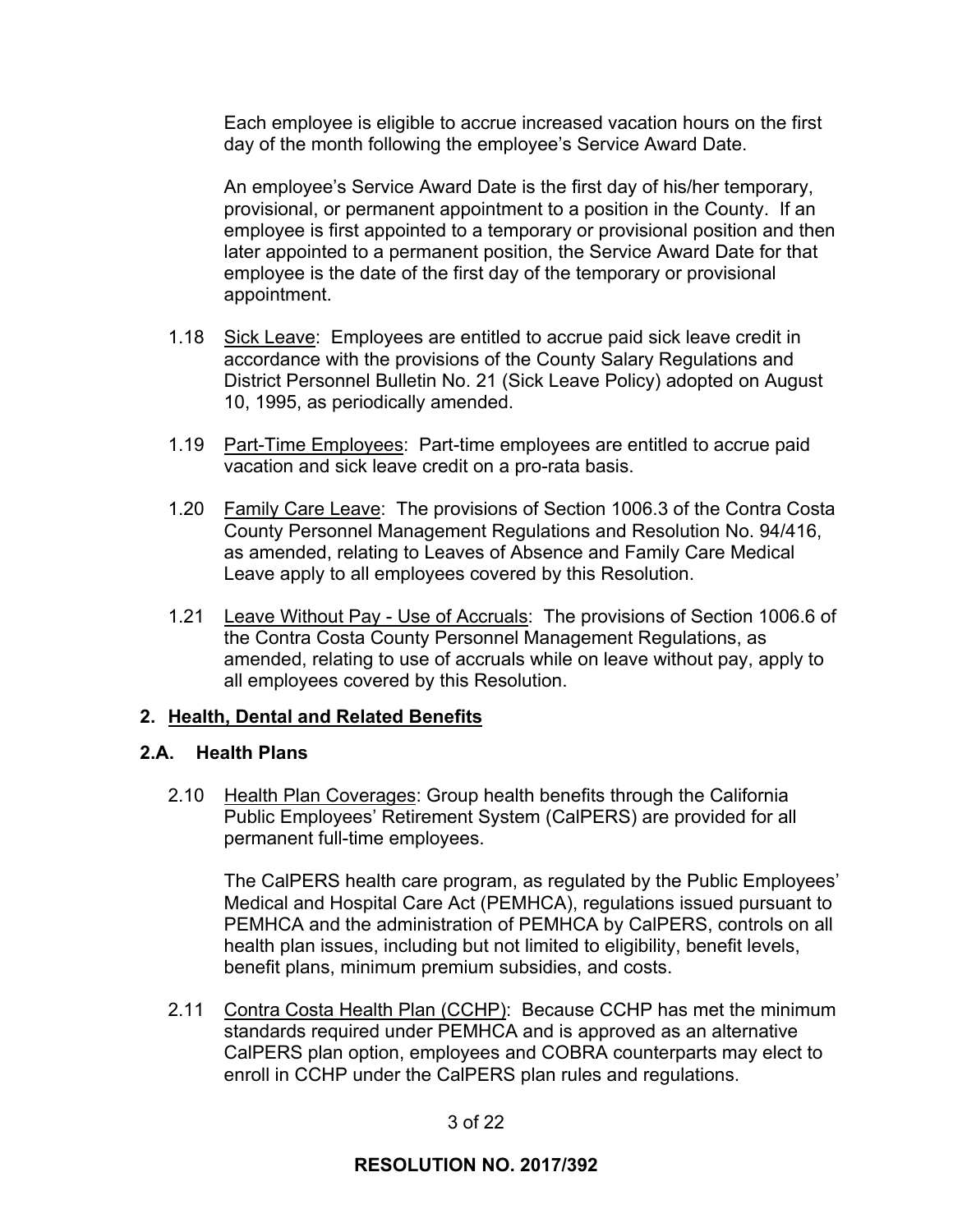2.12 Health Plan Monthly Premium Subsidy: The District's subsidies to the CalPERS monthly health plan premiums are as provided below. The employee must pay any Health Plan premium costs that are greater than the District's subsidies identified below.

a. Health Plan Premium Subsidy:

 1. District Premium Subsidy through November 30, 2015. Beginning on January 1, 2010, and through November 30, 2015, the amount of the District premium subsidy that is paid for employees and eligible family members is a set dollar amount and is not a percentage of the premium charged by the plan. The District will pay the CalPERS statutory minimum employer monthly health plan premium subsidy or the following monthly health plan premium subsidy, whichever is greater:

| Employee/Retiree/Survivor Only                               | \$478.69 |
|--------------------------------------------------------------|----------|
| Employee/Retiree/Survivor & One Dependent                    | \$957.38 |
| Employee/Retiree/Survivor & Two or more Dependents \$1228.67 |          |

 2. District Premium Subsidy through November 30, 2016. For the plan year that begins on January 1, 2016, the District will contribute up to an amount equivalent to eighty percent (80%) of the 2016 CalPERS Kaiser premium at each level (employee only, employee + 1, employee + 2 or more) towards the covered employee's CalPERS or CalPERS Alternative Plan (CCHP) premium.

 3. District Premium Subsidy On and After December 1, 2016. For the plan year that begins on January 1, 2017, the District will pay a monthly premium subsidy for each health plan that is equal to the actual dollar monthly premium subsidy that is paid by the District for that plan as of November 30, 2016. In addition, if there is an increase in the monthly premium charged by a health plan for 2017, the District and the employee will each pay fifty percent (50%) of that increase. For each plan year thereafter, and for each plan, the District and the employee will each pay fifty percent (50%) of the monthly premium increase above the 2016 plan premiums.

b. In the event that the District premium subsidy amounts are greater than one hundred percent (100%) of the applicable premium of any health or dental plan, for any plan year, the District's subsidy will not exceed one hundred percent (100%) of the applicable plan premium.

 2.13 Retirement Coverage: Government Code section 22892 applies to all employees covered by this Resolution.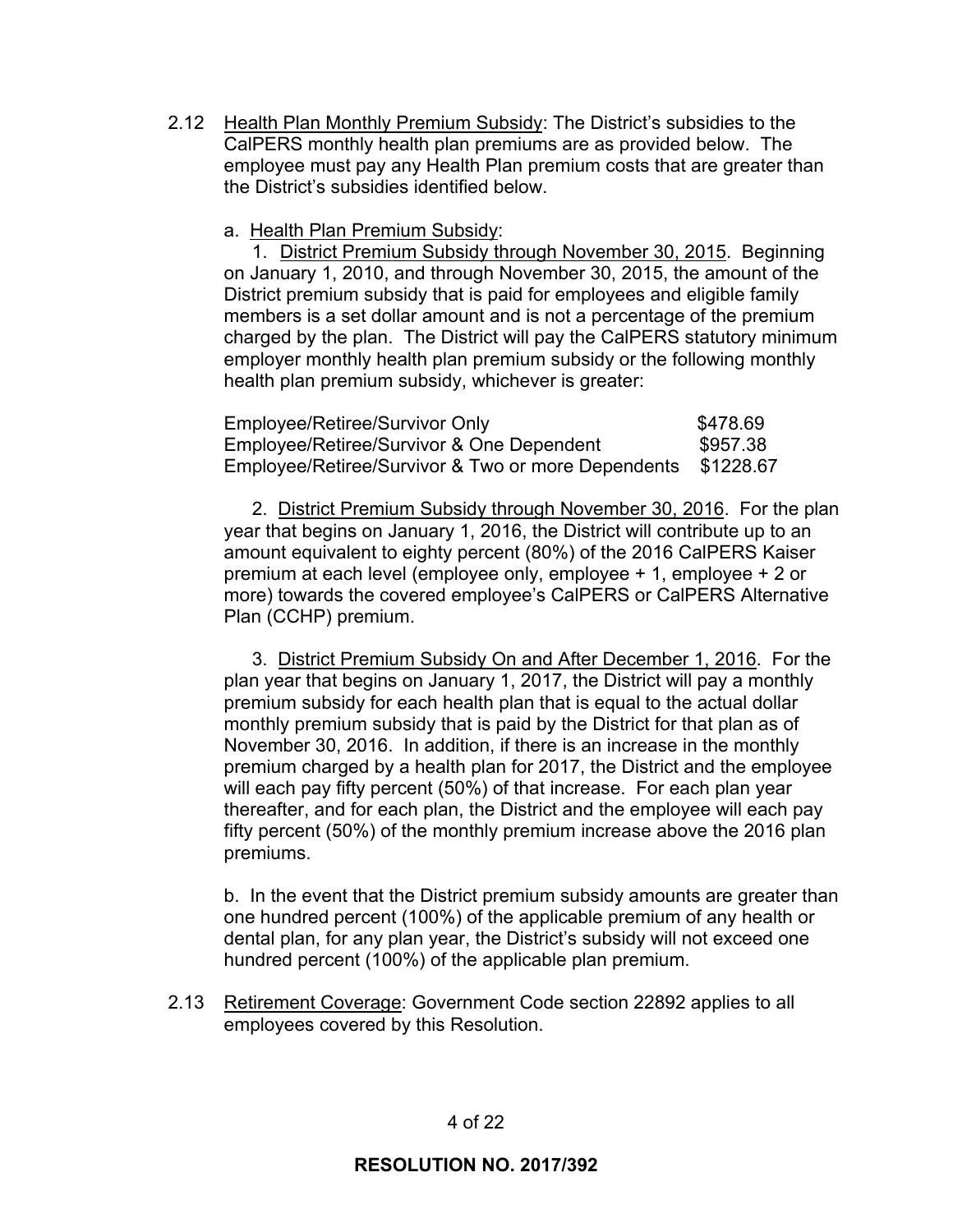2.14 Premium Payments: Employee participation in any health plan is contingent upon the employee authorizing payroll deduction by the District of the employee's share of the premium cost. If an employee's compensation in any month (including during a leave of absence) is not sufficient to pay the employee share of the premium, the employee must pay the difference to the Auditor-Controller. The responsibility for this payment rests solely with the employee.

### **2.B. Dental and Life Insurance Plans**

- 2.15 Dental Program: Every permanent employee may participate in any available County Group Dental Plan. The District may change dental plan providers at any time during the term of this resolution.
- 2.16 Dental Plan Premium Subsidy: The dental plan premium subsidies set forth below are provided only for permanent full-time employees and permanent part-time employees regularly scheduled to work at least twenty (20) hours per week. The employee will pay any dental plan costs that are greater than the District's premium subsidies set forth below.

a. Beginning on January 1, 2010, and for each calendar year thereafter, the amount of the District premium subsidy that is paid for employees and eligible family members is a set dollar amount and is not a percentage of the premium charged by the dental plan. The District will pay the following monthly dental plan premium subsidies:

 Delta Dental with CCHP A or B: Single: \$41.17 Family: \$93.00

 Delta Dental with any CalPERS health plan Single: \$34.02 Family: \$76.77

 Delta Dental without a health plan Single: \$43.35 Family: \$97.81

 DeltaCare (PMI) with CCHP A or B Single: \$25.41 Family: \$54.91

 DeltaCare (PMI) with any CalPERS health plan Single: \$21.31 Family: \$46.05

### 5 of 22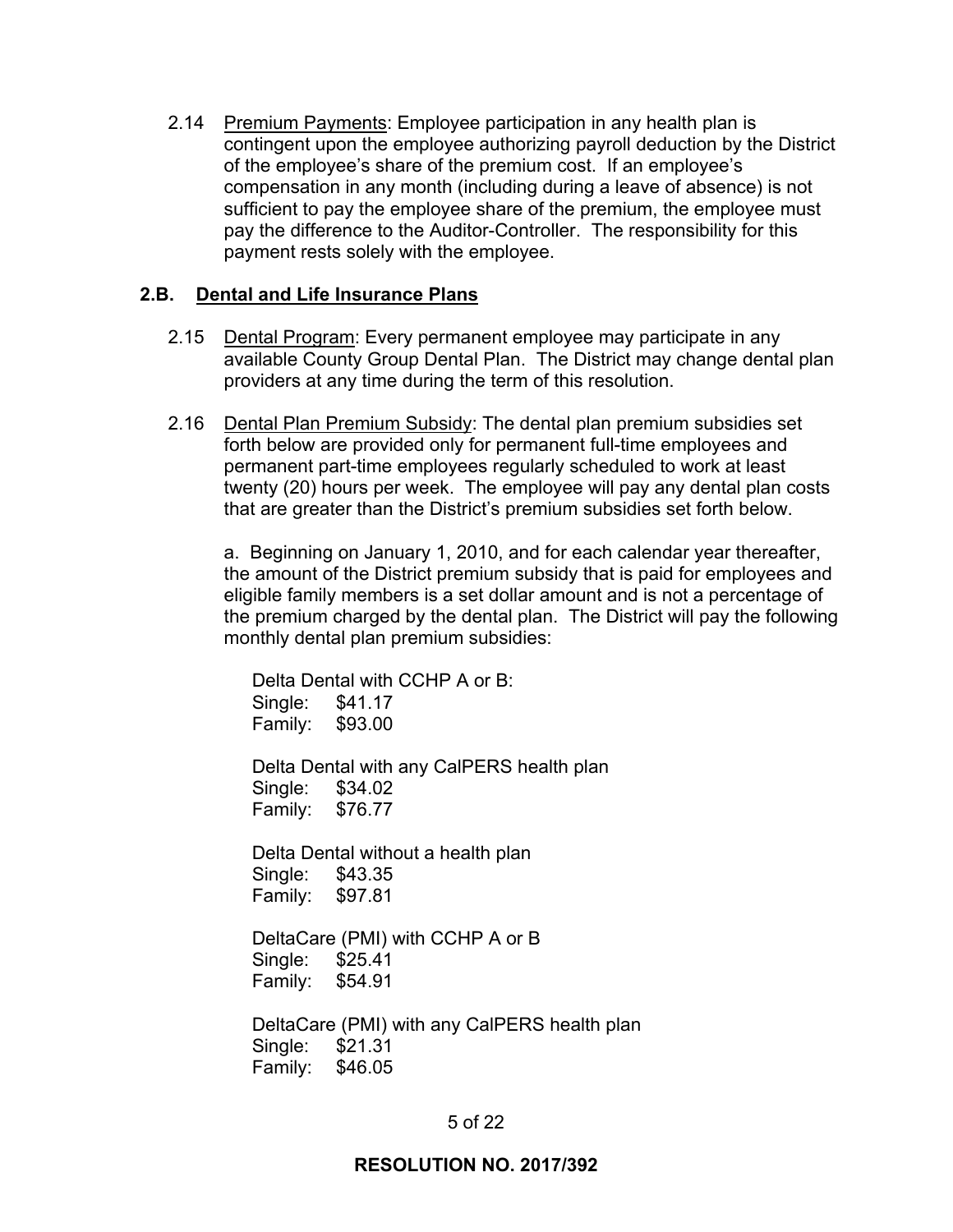DeltaCare (PMI) without a health plan Single: \$27.31 Family: \$59.03

b. If the District contracts with another dental plan, the District will determine the monthly dollar premium subsidy that it will pay to that dental plan for employees and their eligible family members.

c. In the event that the District premium subsidy amounts are greater than one hundred percent (100%) of the applicable premium of any dental plan, for any plan year, the District's contribution will not exceed one hundred percent (100%) of the applicable plan premium.

#### 2.17 Retirement Coverage:

#### a. Upon Retirement:

1. Upon retirement and for the term of this resolution, employees and their eligible family members may remain in their District dental plan, but without District-paid life insurance coverage, if immediately before their proposed retirement the employees and dependents are either active subscribers to one of the District contracted dental plans, or if while on authorized leave of absence without pay, they have retained continuous coverage during the leave period. The District will pay the dental plan monthly premium subsidies set forth in Section 2.16, subsection a., for eligible retirees and their eligible family members.

2. For employees hired on or after January 1, 2009 and their eligible family members, no monthly premium subsidy will be paid by the District for any dental plan after they separate from District employment. Upon completion of fifteen (15) years of service as an employee of the District, an employee who retires under the Contra Costa County Employees' Retirement Association ("CCCERA") may retain continuous coverage of any District dental plan, provided that (I) he or she begins to receive a monthly retirement allowance from CCCERA within 120 days of separation from District employment and (ii) he or she pays the full premium cost under the chosen dental plan without any District premium subsidy. For purposes of retiree dental eligibility, one year of service is defined as one thousand (1,000) hours worked within one District anniversary year.

3. For purposes of this section 2.17 only, "eligible family members" does not include Survivors of employees or retirees.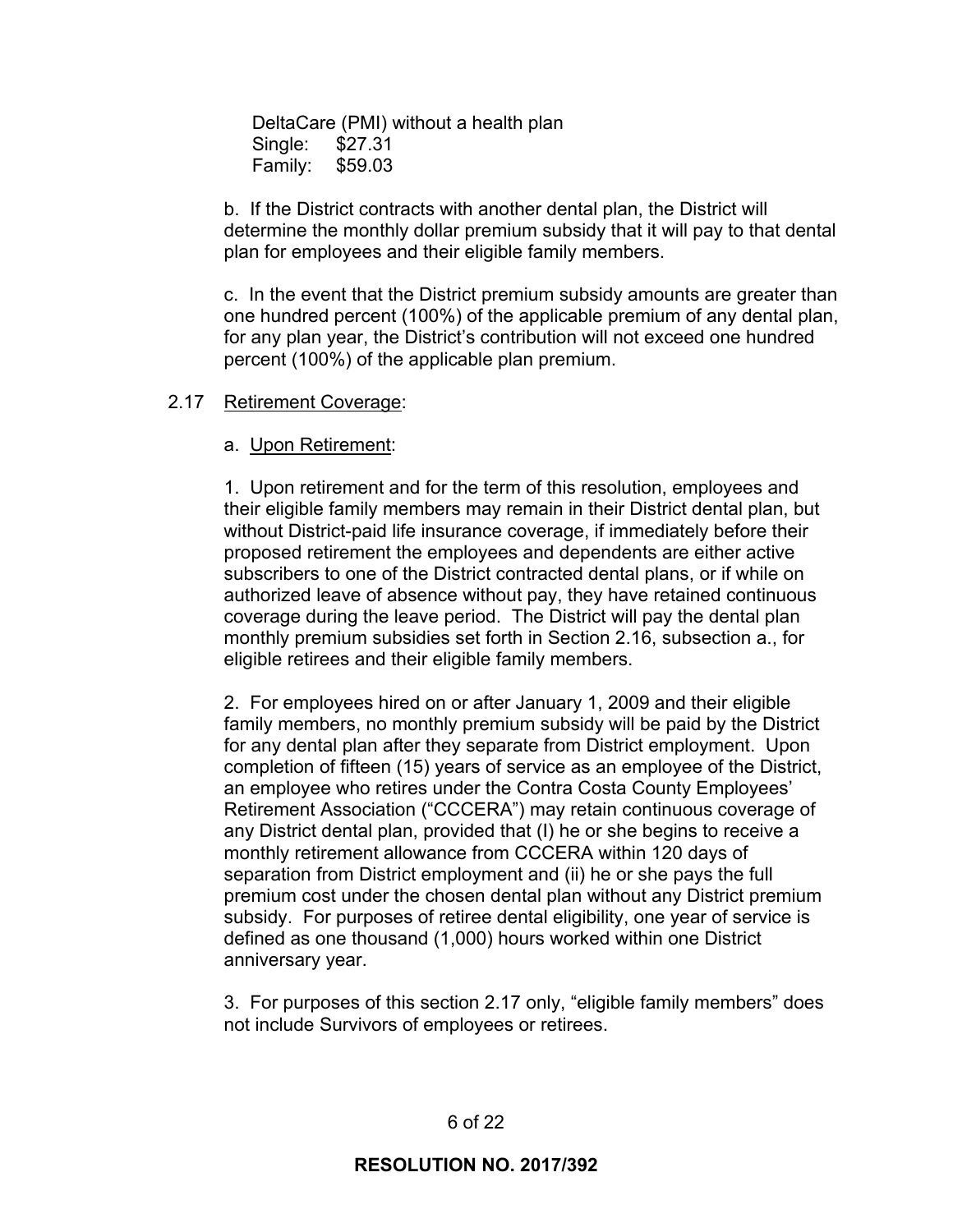- 2.18 Life Insurance Benefit Under Health and Dental Plans: For employees who are enrolled in a District sponsored health or dental plan as either the primary insured or a dependent, term life insurance in the amount of ten thousand dollars (\$10,000) will be provided by the District.
- 2.19 Supplemental Life Insurance: In addition to the life insurance benefits provided by this resolution, employees may subscribe voluntarily and at their own expense for supplemental life insurance. Employees may subscribe for an amount not to exceed five hundred thousand dollars (\$500,000), of which one hundred thousand dollars (\$100,000) is a guaranteed issue, provided the election is made within the required enrollment periods.
- 2.20 Premium Payments: Employee participation in any dental or life insurance plan is contingent upon the employee authorizing payroll deduction by the District of the employee's share of the premium cost. The District's subsidy to the dental and life insurance premium is payable monthly. If an employee's compensation in any month (including during a leave of absence) is not sufficient to pay the employee share of the premium, the employee must pay the difference to the Auditor-Controller. The responsibility for this payment rests solely with the employee.
- 2.21 Family Member Eligibility Criteria: The following persons may be enrolled as the eligible Family Members of a dental plan Subscriber:
	- 1. Eligible Dependents:
		- a. Employee's legal spouse
		- b. Employee's qualified domestic partner
		- c. Employee's unmarried child who is:
			- (1) under age 19; or
			- (2) Age 19 or above, but under age 24; and who
			- I. Resides with the employee for more than 50% of the year, excluding time living at school; and,
			- ii. Receives at least 50% of support from employee; and
			- iii. Is enrolled and attends school on a full-time basis, as defined by the school.
		- d. Employee's disabled child who is over age 19, unmarried, and incapable of sustaining employment due to a physical or mental disability that existed prior to the child's attainment of age 19.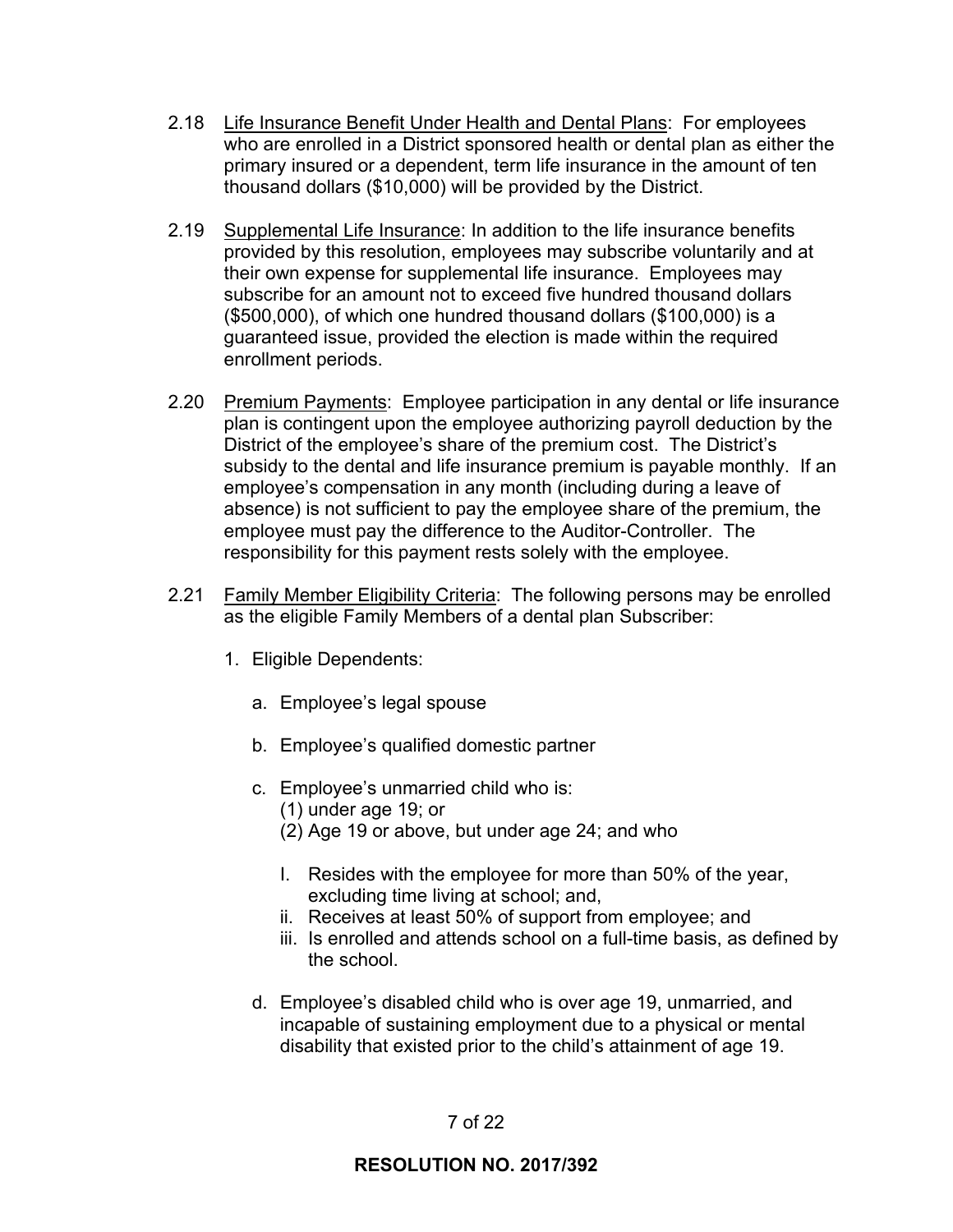2. "Employee's child" includes natural child, step-child, adopted child, child of a qualified domestic partner, and a child specified in a Qualified Medical Child Support Order (QMCSO) or similar court order.

## **2.C. General Provisions**

## 2.22 Extended Coverage:

a. An employee on approved leave without pay for more than thirty (30) days may continue his/her health/dental/life insurance coverage provided that the employee pays his/her share of the monthly premium during said leave.

b. An employee who separates from District employment is covered by his/her District health and/or dental plan through the last day of the month in which he/she separates. Employees who separate from District employment may continue Group health and/or dental plan coverage to the extent provided by the COBRA laws and regulations.

 2.23 Rate Information: The County-Benefits Service Unit will make dental plan rate information and, to the extent possible, CalPERS health plan rate information available to employees and departments, upon request. In addition, the County Benefits Service Unit will publish and distribute to employees and departments information about rate changes as they occur during the year.

### 2.24 Dual Coverage:

a. Each employee and retiree may be covered only by a single District health (or dental) plan, including a CalPERS plan. For example, a District employee may be covered under a single District health and/or dental plan as either the primary insured or the dependent of another District employee or retiree, but not as both the primary insured and the dependent of another District employee or retiree.

b. All dependents may be covered by the health and/or dental plan of only one spouse or one domestic partner. For example, when both husband and wife are District employees, all of their eligible children may be covered as dependents of either the husband or the wife, but not both.

c. For purposes of Section 2.24, only, "District" includes the County of Contra Costa, the Contra Costa County Fire Protection District, and all other special districts governed by the Board of Supervisors.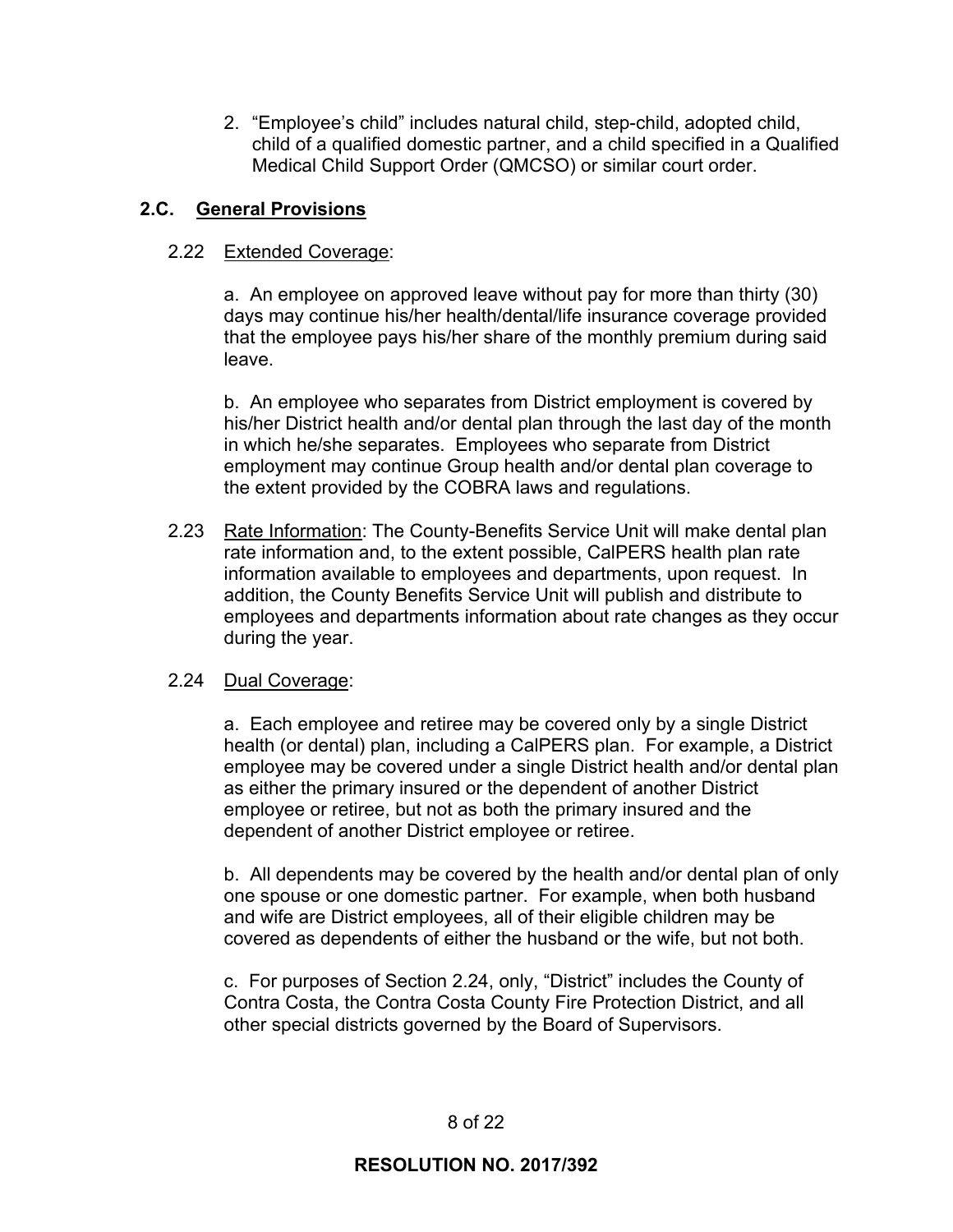- 2.25 Catastrophic Leave Program: All employees are included in the District's Program and may designate a portion of their accrued vacation, administrative leave or personal holiday credit to be deducted from existing balances and credited to a specific eligible employee. To utilize this program, all recipient requests must be submitted to the Fire Chief for review and recommendation to the County Administrator. The County Administrator will make final decision as to approval or denial of the request to use accruals in the Catastrophic Leave Bank.
	- 2.26 Health Care Spending Account: After six (6) months of permanent employment, employees may elect to participate in a Health Care Spending Account (HCSA) Program designated to qualify for tax savings under Section 125 of the Internal Revenue Code, but such savings are not guaranteed. The HCSA Program allows employees to set aside a predetermined amount of money from their pay, before taxes, for health care expenses not reimbursed by any other health benefit plan. HCSA dollars can be expended on any eligible medical expenses allowed by Internal Revenue Code Section 125. Any unused balance is forfeited and cannot be recovered by the employee.
	- 2.27 PERS Long-Term Care: The District will deduct and remit monthly premiums to the PERS Long-Term Care Administrator for employees who are eligible and voluntarily elect to purchase long-term care at their personal expense through the PERS Long-Term Care Program.
	- 2.28 Dependent Care Assistance Program: The District will continue to offer the option of enrolling in a Dependent Care Assistance Program (DCAP) designed to qualify for tax savings under Section 129 of the Internal Revenue Code, but tax savings are not guaranteed. The program allows employees to set aside up to five thousand dollars (\$5,000) of annual salary (before taxes) per calendar year to pay for eligible dependent care (child and elder care) expenses. Any unused balance is forfeited and cannot be recovered by the employee.
	- 2.29 Premium Conversion Plan: The District will continue to offer a Premium Conversion Plan (PCP) designed to qualify for tax savings under Section 125 of the Internal Revenue Code, but tax savings are not guaranteed. The program allows employees to use pre-tax dollars to pay health and dental premiums.
	- 2.30 Prevailing Section: To the extent that any provision of this Section (Section 2. Health, Dental and Related Benefits) is inconsistent with any provision of any other District or County enactment or policy, including Administrative Bulletins, County Salary Regulations, and County Personnel Management Regulations, or any other resolution or order of

### 9 of 22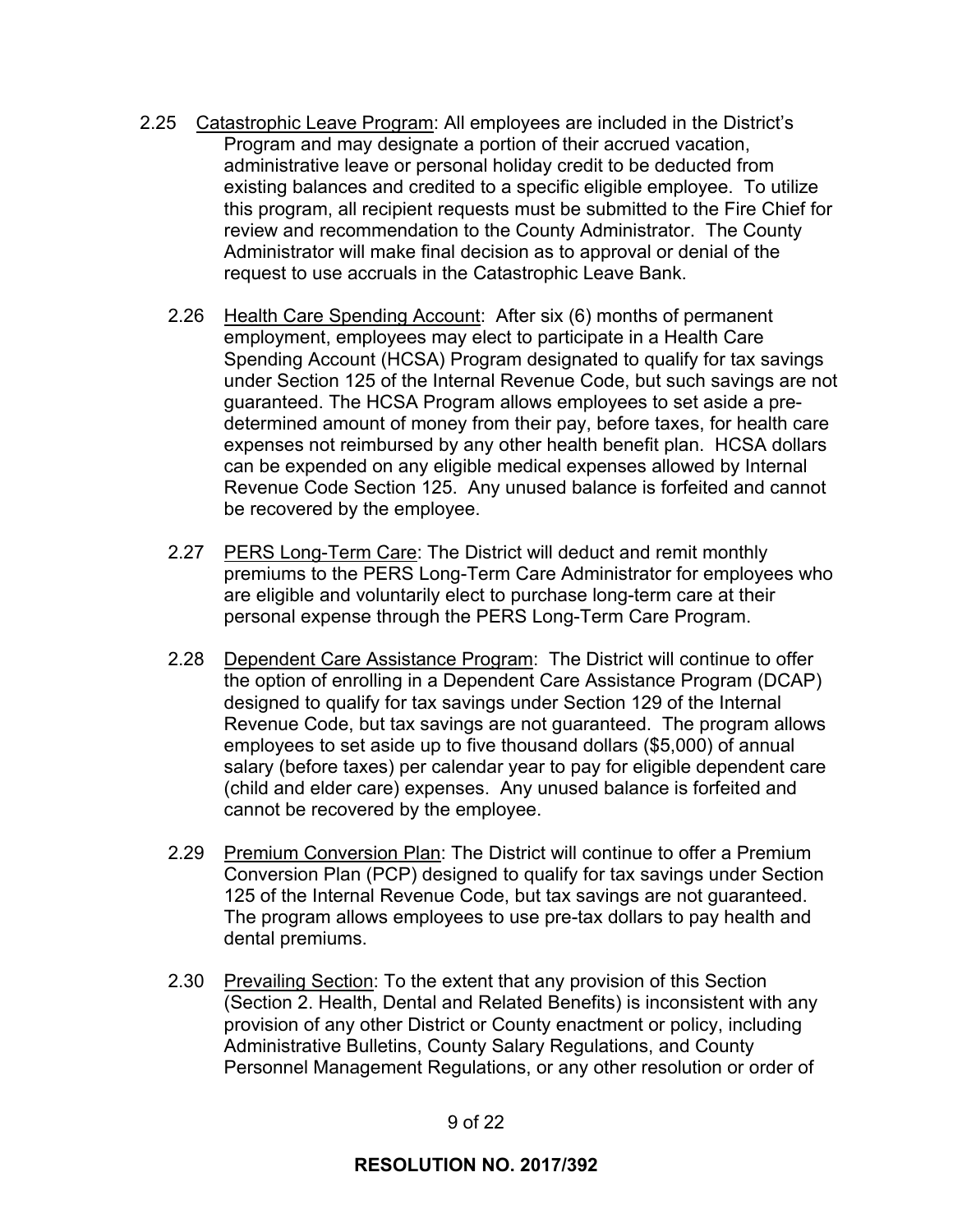the Board of Supervisors, acting in any of its various capacities including as the Governing Board of the Contra Costa County Fire Protection District, the provisions of this Section (Section 2. Health, Dental and Related Benefits) will prevail.

2.31 Voluntary Vision Plan: Beginning no earlier than the 2018 plan year, active permanent full-time and active permanent part-time employees will be offered the opportunity to enroll in a voluntary vision plan. Employees will pay the full premium costs of the plan. The District will contract with a provider for a voluntary vision plan with no co-pays. The vision plan is not available to temporary or permanent intermittent employees.

## **3. Transportation Expense**

- 3.10 Mileage Reimbursement: The District will pay a mileage allowance for the use of personal vehicles on District business at the rate allowed by the Internal Revenue Service (IRS) as a tax deductible expense, adjusted to reflect changes in this rate on the date it becomes effective or the first of the month following announcement of the changed rate by the IRS, whichever is later
- 3.11 Commuter Benefit Program: The District will offer employees the option of enrolling in an employee-funded qualified transportation (commuter) benefit program designed to qualify for tax savings under section 132 (f) of the Internal Revenue Code, but such savings are not guaranteed. The Commuter Benefit Program will allow employees to set aside pre-tax dollars for qualified transportation expenses to the extent and amount allowed by the Internal Revenue Service.

### **4. Retirement Benefits**

- 4.10 Contribution. Employees are responsible for the payment of one hundred percent (100%) of the employees' basic retirement benefit contribution determined annually by the Board of Retirement of the Contra Costa County Employees' Retirement Association, without the District paying any part of the employees' share. Employees are also responsible for payment of the employees' contribution for the retirement cost-of-living program as determined annually by the Board of Retirement, without the District paying any part of the employees' contribution.
- 4.11 Safety Employees Retirement- Tier A- Employees Who Became Safety Members of CCCERA Before January 1, 2013. The retirement formula of "3 percent at 50" applies to all employees who became Safety members of the Contra Costa County Employees Retirement Association (CCCERA) on or before December 31, 2012. The cost-of-living adjustment (COLA) to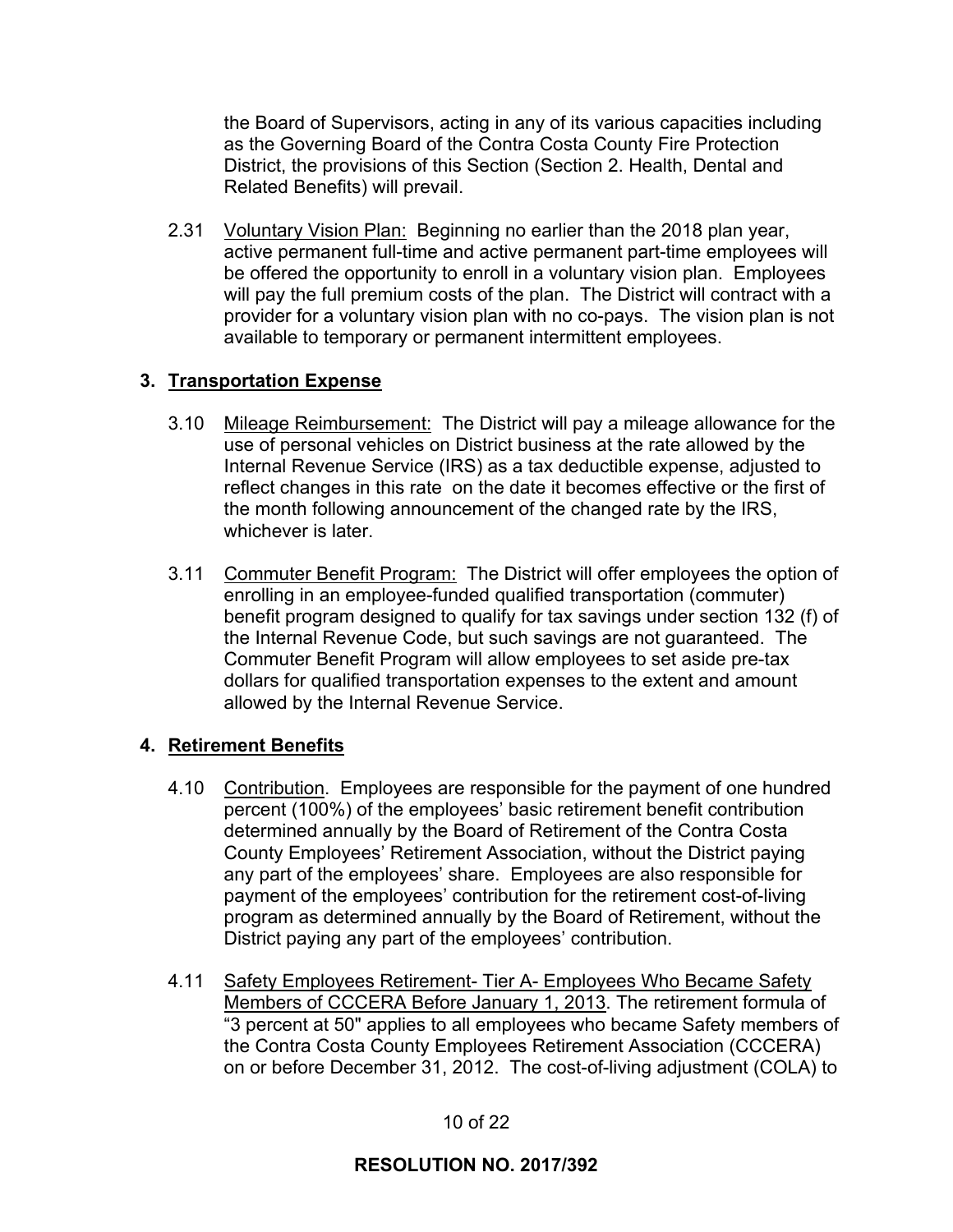the retirement allowances of these employees will not exceed three percent (3%) per year. The final compensation of these employees will be based on a twelve (12) consecutive month salary average. This retirement benefit will be known as Safety Tier A.

- a. Until December 1, 2017, each employee will pay nine percent (9%) of his/her retirement base to pay part of the employer's contribution for the cost of Safety Tier A retirement benefits.
- b. For the period of December 1, 2017, through and including June 30, 2018, each employee in Tier A will pay six percent (6%) of his/her retirement base to pay part of the employer's contribution for the cost of Safety Tier A retirement benefits.
- c. For the period of July 1, 2018, through and including June 30, 2019, each employee will pay three percent (3%) of his/her retirement base to pay part of the employer's contribution for the cost of Safety Tier A retirement benefits.
- d. Effective on July 1, 2019, each employee's payment of three percent (3%) of his/her retirement base to pay part of the employer's contribution for the cost of Safety Tier A retirement benefits will cease.
- e. "Retirement base" means base salary and other payments, such as salary differential and flat rate pay allowances, used to compute retirement deductions.
- 4.12 Employees with More Than 30 Years of Continuous Service as Safety Members- Tier A. Beginning on January 1, 2008 and pursuant to Government Code section 31664.1, current and future employees in classifications that are governed by this Resolution and designated by the Contra Costa County Employees' Retirement Association as safety members with credit for more than thirty (30) years of continuous service as safety members, will not make payments from their retirement base to pay part of the employer's contribution towards the cost of Safety Tier A.
- 4.13 Safety Employees Retirement- Safety PEPRA Tier- Employees Who Become Safety Members of CCCERA on or after January 1, 2013.

 a. For employees who become Safety members of the Contra Costa County Employees Retirement Association (CCCERA) on or after January 1, 2013, retirement benefits are governed by the California Public Employees Pension Reform Act of 2013 (PEPRA) (Chapters 296 and 297, Statutes of 2012) and PEPRA Safety Option Plan Two (2.7% @ 57) applies. To the extent that this resolution conflicts with any provision of PEPRA, PEPRA governs.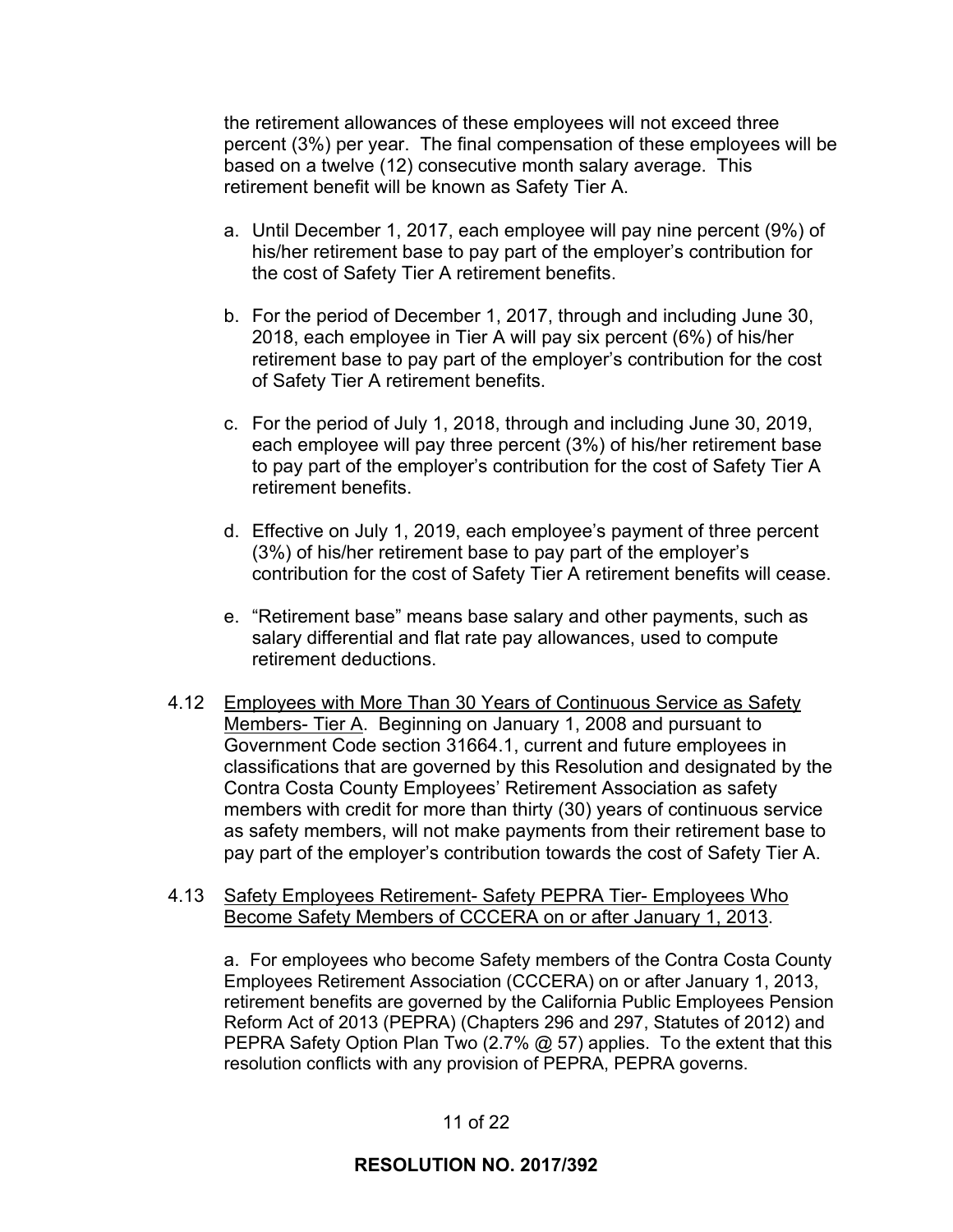b. For employees who, under PEPRA, become Safety New members of CCCERA on or after January 1, 2016, the cost of living adjustment to the retirement allowance will not exceed two percent (2%) per year, and the cost of living adjustment will be banked.

 c. Sections 4.11 and 4.12, above, apply to employees who, under PEPRA, become reciprocal Safety Members of CCCERA in Tier A, as determined by **CCCERA** 

### **5. 414H2 Participation**

The District will continue to implement Section 414(h) (2) of the Internal Revenue Code which allows the Auditor-Controller to reduce the gross monthly pay of employees by an amount equal to the employee's total contribution to the County Retirement System before Federal and State income taxes are withheld, and forward that amount to the Retirement System. This program of deferred retirement contribution is universal and non-voluntary.

## **6. Training**

- 6.10 Career Development Training Reimbursement: All full-time employees are eligible for career development training reimbursement not to exceed seven hundred fifty dollars (\$750) per fiscal year. The reimbursement of training expenses includes books and is governed by any Administrative Bulletins on Travel or Training.
- 6.11 Management Development Policy: Employees are authorized to attend professional training programs, seminars, and workshops, during normal work hours at the discretion of their Fire Chief, for the purpose of developing knowledge, skills, and abilities, in the areas of supervision, management, and County/District policies and procedures. Up to thirty (30) hours of such training time is recommended annually.

a. The District is encouraged to provide for professional development training exceeding thirty (30) hours annually for people newly promoted to positions of direct supervision.

b. Priority is given to professional training programs offered through the County Training Institute. Other related and appropriate training/education resources approved by the District are also allowable.

c. To encourage personal and professional growth, the District provides reimbursement for certain expenses incurred by employees for job-related training (required training and career development training/education). Provision for eligibility and reimbursement identified in Administrative Bulletin 112.9.

### 12 of 22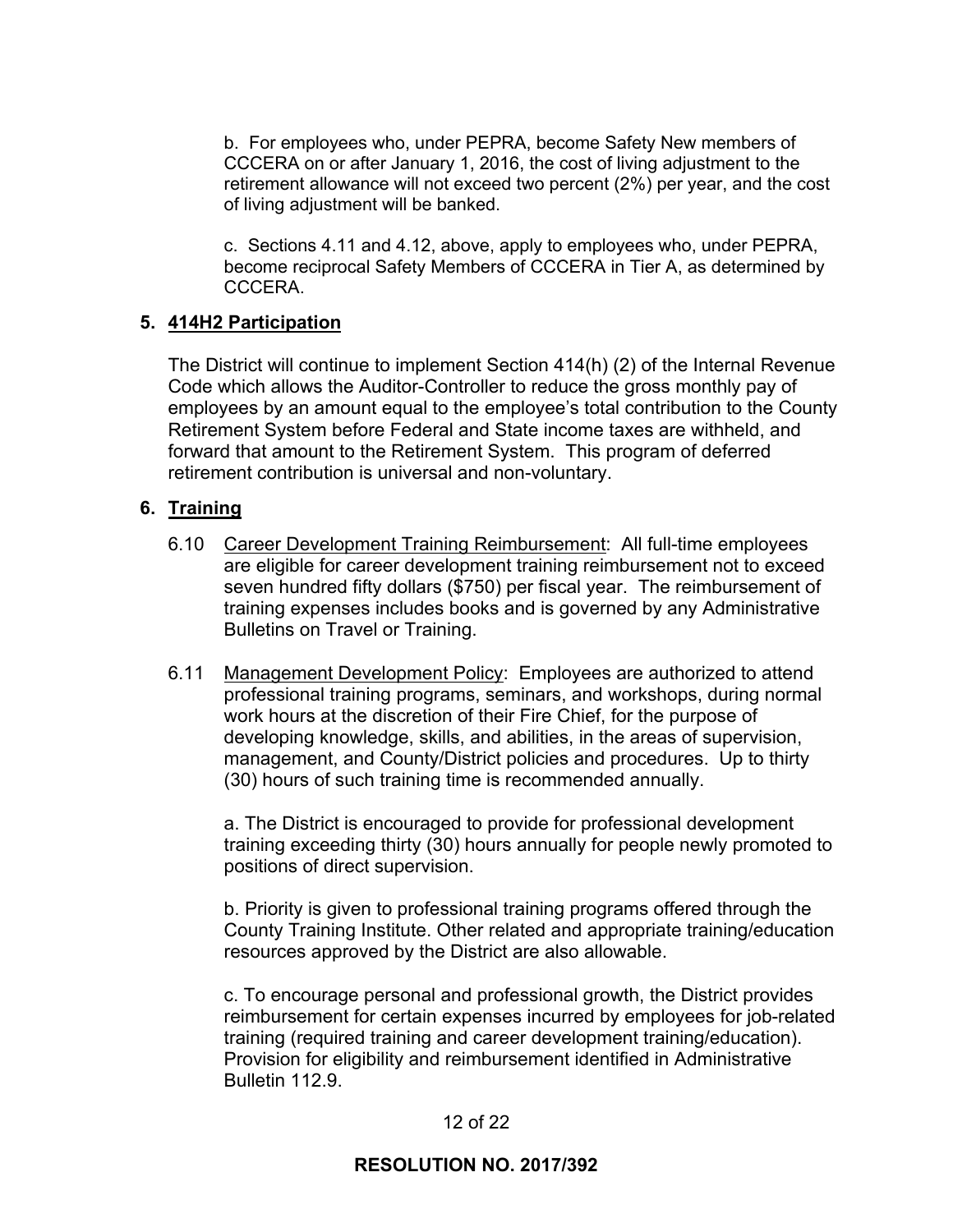d. The Fire Chief is responsible for authorization of individual professional development reimbursement requests. Reimbursement is through the regular demand process with demands being accompanied by proof of payment (copy of invoice or canceled check).

## **7. Bilingual Pay Differential:**

A monthly salary differential will be paid to incumbents of positions requiring bilingual proficiency as designated by the Fire Chief and the Contra Costa County Director of Human Resources. The differential will be prorated for employees working less than full time and/or on an unpaid leave of absence during any given month. The differential is one hundred dollars (\$100.00) per month.

The designation of positions for which bilingual proficiency is required is the sole prerogative of the District/County, and such designations may be amended or deleted at any time.

## **8. Higher Pay for Work in a Higher Classification:**

The County Salary Regulations notwithstanding, when an employee is required to work in a higher paid classification, the employee will receive the higher compensation for such work, pursuant to the County Salary Regulations, plus any differentials and incentives the employee would have received in his/her regular position. Unless the Board has by Resolution otherwise specified, the higher pay entitlement will begin on the 41st consecutive hour in the assignment.

# **9. Other Terms and Conditions of Employment:**

 9.10 Overtime Exempt Exclusion: Employees in unrepresented classifications are overtime exempt and are not eligible for overtime pay, holiday pay, overtime compensatory time, or holiday compensatory time. Instead, these employees are awarded Annual Management Administrative Leave in recognition of the extra burden their job responsibilities may sometimes place on their work schedules. However, unrepresented employees may be made eligible for overtime pay if their names are placed on the Overtime Exempt Exclusion List by the County Administrator's Office. Employees on the Overtime Exempt Exclusion List are authorized to receive overtime pay only. These employees are NOT eligible for holiday pay, overtime compensatory time, or holiday compensatory time. Employees on the Overtime Exempt Exclusion List are also NOT eligible for Annual Management Administrative Leave for the quarter they are on the Overtime Exempt Exclusion List. The policies and procedures for the Overtime Exempt Exclusion List are set forth in the County Administrator's memo of November 6, 2002.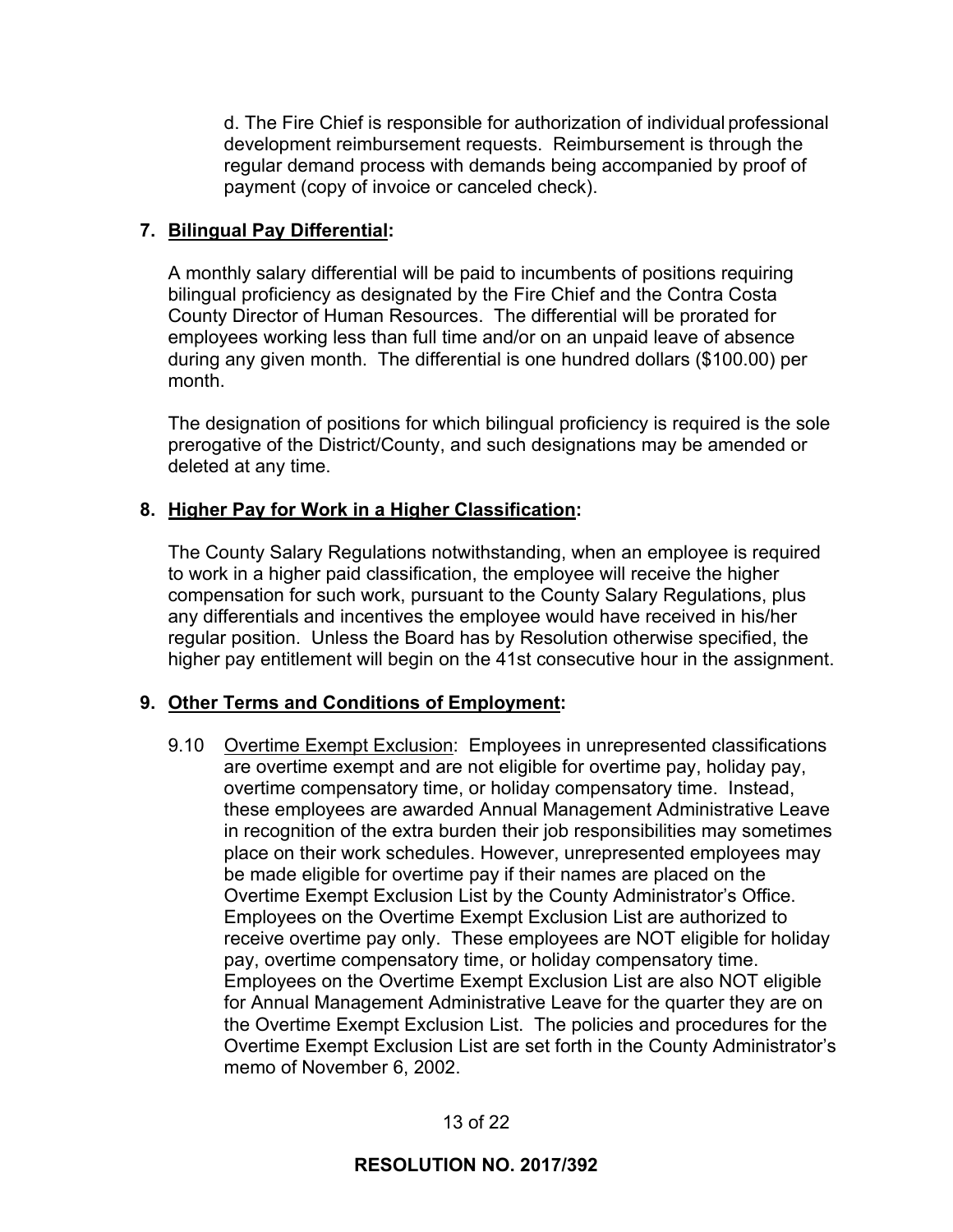- 9.11 Overtime: Employees on the Overtime Exempt Exclusion List will be compensated at one and one-half (1.5) times their base rate of pay (excluding differentials) for authorized work exceeding eight (8) hours in a day or forty (40) hours in a week.
- 9.12 Length of Service Credits: Length of service credit will date from the beginning of the last period of continuous County/District employment, including temporary, provisional and permanent status and absences on an approved leave of absence; except that when an employee separates from a permanent position in good standing and is subsequently reemployed in a permanent County/District position within two (2) years from date of separation, the period of separation will be bridged. Under these circumstances, the service credits will include all credits accumulated at time of separation but will not include the period of separation. The service credits of an employee are determined from employee status records maintained by the Human Resources Department.
- 9.13 Mirror Classifications: As determined by the Director of Human Resources, employees in unrepresented job classifications that mirror management, represented or unrepresented job classifications may receive the salary and fringe benefits that are received by employees in the comparable mirror classifications.
- 9.14 Deep Classes: No provision of this Resolution regarding terms and conditions of employment supersedes any provision in any Deep Class Resolution.
- 9.15 Administrative Provisions: The County Administrator may establish guidelines, bulletins or directives as necessary to further define or implement the provisions of this resolution.

### **10. Management Longevity Pay**

 10.10 Ten Years of Service: Employees who have completed ten (10) years of service for the District are eligible to receive a two and one-half percent (2.5%) longevity differential effective on the first day of the month following the month in which the employee qualifies for the ten (10) year service award.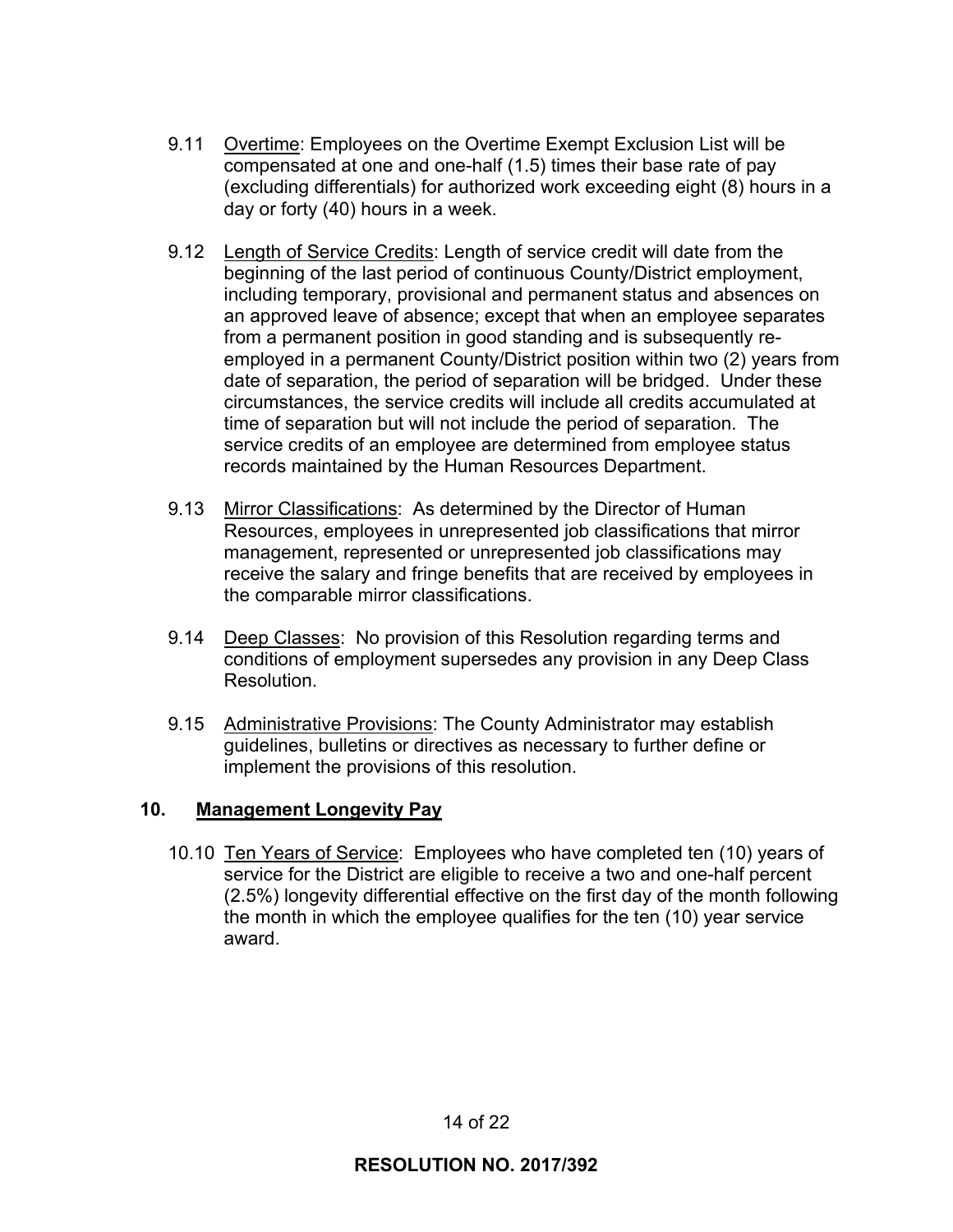10.11 Fifteen Years of Service: Employees who have completed fifteen (15) years of service for the District are eligible to receive an additional two and one-half percent (2.5%) longevity differential effective on the first day of the month following the month in which the employee qualifies for the fifteen (15) year service award. For employees who completed fifteen (15) years of service on or before January 1, 2008, this longevity differential will be paid prospectively only from January 1, 2008.

### **11. Deferred Compensation**

A. Deferred Compensation Incentive. The District will contribute eighty five dollars (\$85) per month to each employee who participates in the County's Deferred Compensation Plan. To be eligible for this incentive, the employee must contribute to the deferred compensation plan as indicated below:

|                        |                        | <b>Monthly Contribution</b> |
|------------------------|------------------------|-----------------------------|
| Employees with         | <b>Qualifying Base</b> | Required to Maintain        |
| <b>Current Monthly</b> | Contribution           | Incentive Program           |
| Salary of:             | Amount                 | <b>Eligibility</b>          |
| \$2,500 and below      | \$250                  | \$50                        |
| $$2,501 - 3,334$       | \$500                  | \$50                        |
| $$3,335 - 4,167$       | \$750                  | \$50                        |
| $$4,168 - 5,000$       | \$1,000                | \$50                        |
| $$5,001 - 5,834$       | \$1,500                | \$100                       |
| $$5,835 - 6,667$       | \$2,000                | \$100                       |
| \$6,668 and above      | \$2,500                | \$100                       |

Employees who discontinue contributions or who contribute less than the required amount per month for a period of one (1) month or more will no longer be eligible for the eighty five dollar (\$85) District supplement. To reestablish eligibility, employees must again make a Base Contribution Amount as set forth above based on current monthly salary. Employees with a break in deferred compensation contributions either because of an approved medical leave or an approved financial hardship withdrawal will not be required to reestablish eligibility. Further, employees who lose eligibility due to displacement by layoff, but maintain contributions at the required level and are later employed in an eligible position, will not be required to reestablish eligibility.

B. Eligibility for Loan Program. All employees are eligible to apply for loans from the Contra Costa County Deferred Compensation Plan loan program established by the Board of Supervisors on June 26, 2012, by Resolution No. 2012/298.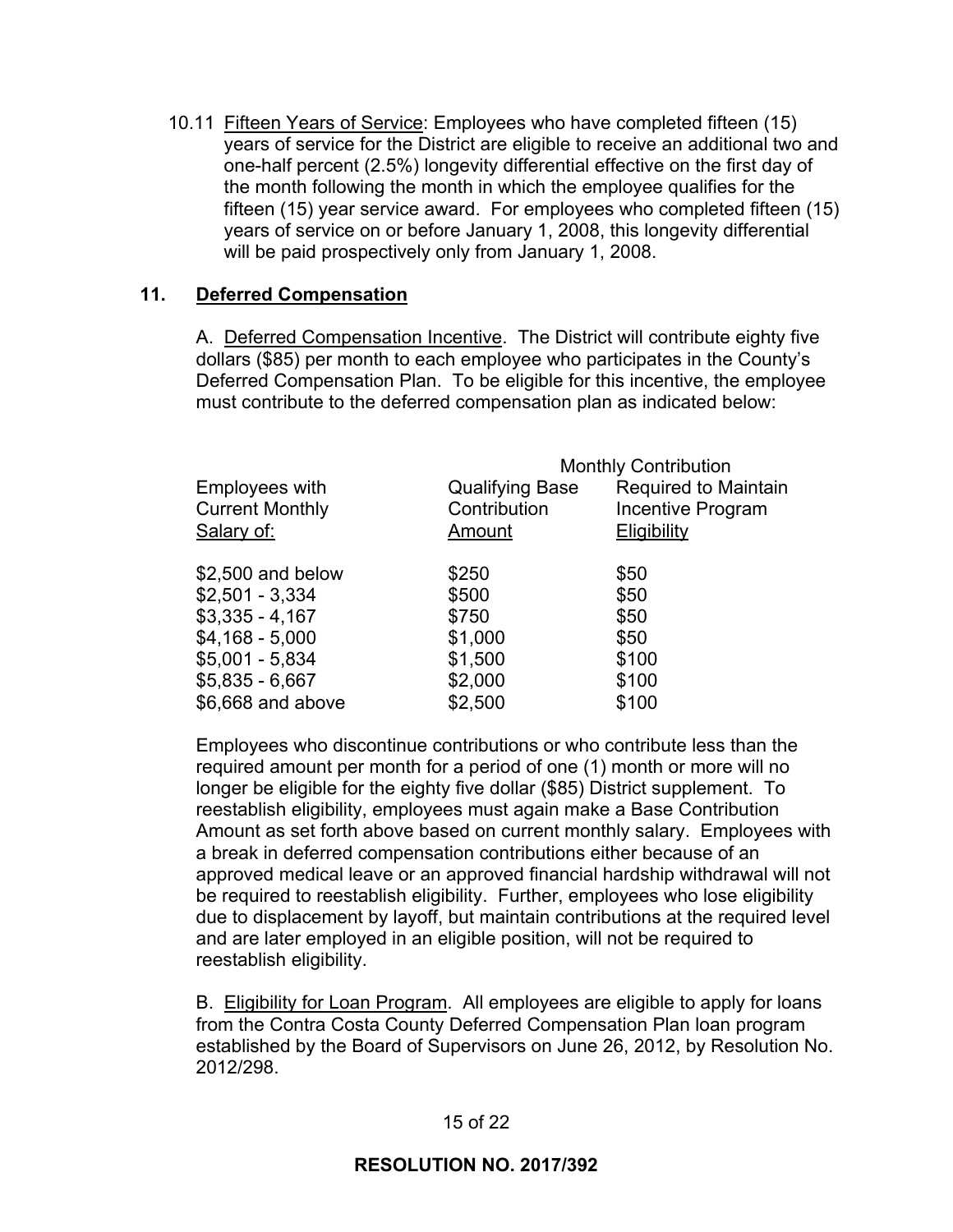## **12. Annual Management Administrative Leave**

a. On January 1st of each year, full-time employees will be credited with ninety four (94) hours of paid Management Administrative Leave. This time is non-accruable and all balances will be zeroed out on December 31 of each year.

b. Permanent part-time employees are eligible for Management Administrative Leave on a prorated basis, based upon their position hours. Permanent-intermittent employees are not eligible for Management Administrative Leave.

c. Employees appointed (hired or promoted) to unrepresented management positions are eligible for Management Administrative Leave on the first day of the month following their appointment date and will receive Management Administrative Leave on a prorated basis for that first year.

d. Employees on the Overtime Exempt Exclusion List are authorized to receive overtime pay; therefore, their Management Administrative Leave will be reduced by twenty-five percent (25%) each time the employee is on the List. The twenty-five percent (25%) reduction will be deducted from the employee's current leave balance, but if there is no balance, it will be deducted from future awarded Annual Management Administrative Leave.

### **13. Management Life Insurance**

Employees are covered at District expense by term life insurance in the amount of fifty seven thousand dollars (\$57,000) in addition to the insurance provided under Section 2.18.

### **14. Vacation Buy Back**

### A. **For Employees Hired Before October 1, 2011:**

Until close of business on September 30, 2011, employees hired before October 1, 2011, may elect payment of up to one-third (1/3) of their annual vacation accrual, subject to the following conditions: (1) the choice can be made only once in each calendar year; (2) payment is based on an hourly rate determined by dividing the employee's monthly salary by 173.33; and (3) the maximum number of vacation hours that may be paid in any calendar year is one-third (1/3) of the annual accrual.

On and after October 1, 2011, employees hired before October 1, 2011, may elect payment of up to one-third (1/3) of their annual vacation accrual, subject to the following conditions: (1) the choice can be made only once every

### 16 of 22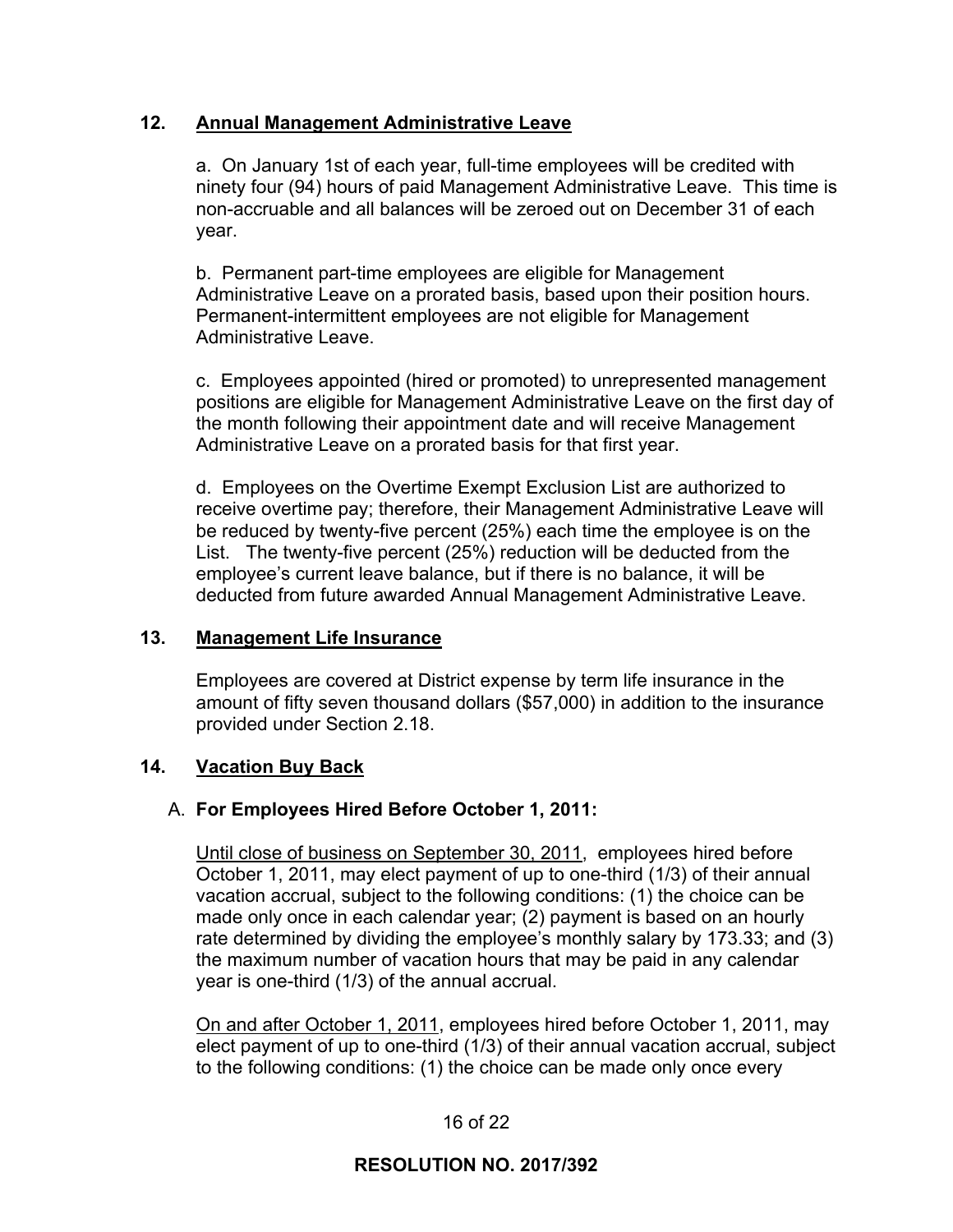thirteen (13) months and there must be at least 12 full months between each election; (2) payment is based on an hourly rate determined by dividing the employee's monthly salary by 173.33; and (3) the maximum number of vacation hours that may be paid in any one sale is one-third (1/3) of the annual accrual.

Where a lump-sum payment is made to employees as a retroactive general salary adjustment for a portion of a calendar year that is subsequent to the exercise by an employee of the vacation buy-back provision herein, that employee's vacation buy-back will be adjusted to reflect the percentage difference in base pay rates upon which the lump-sum payment was computed, provided that the period covered by the lump-sum payment includes the effective date of the vacation buy-back.

## B. **For Employees Hired On and After October 1, 2011:**

Employees hired on and after October 1, 2011, may not elect payment of their vacation accruals, unless the employee was eligible for a Vacation Buy Back benefit before being promoted into any classification covered by this **Resolution** 

### **15. Professional Development Reimbursement**

With the exceptions of the Fire Chief, Assistant Chief(s), and Deputy Fire Chief, employees are eligible for reimbursement of up to six hundred twentyfive dollars (\$625) for calendar year 2008 and for each two (2) year period thereafter, for memberships in professional organizations, subscriptions to professional publications, attendance fees at job-related professional development activities, and purchase of job-related computer hardware and software (excludes automation connectivity, support, or subscription fees) from a standardized County-approved list or with Fire Chief approval, provided each employee complies with the provisions of the County's Computer Use and Security Policy adopted by the Board of Supervisors and manuals. In order to receive reimbursement, the employee must have been in an eligible classification when the expense was incurred.

Individual professional development reimbursement requests must be approved by the Fire Chief. Reimbursement will occur through the regular demand process with demands being accompanied by proof of payment (copy of invoice or canceled check).

### **16. Sick Leave Incentive Plan**

Employees may be eligible for a payoff of a part of unused sick leave accruals at separation. This program is an incentive for employees to safeguard sick

17 of 22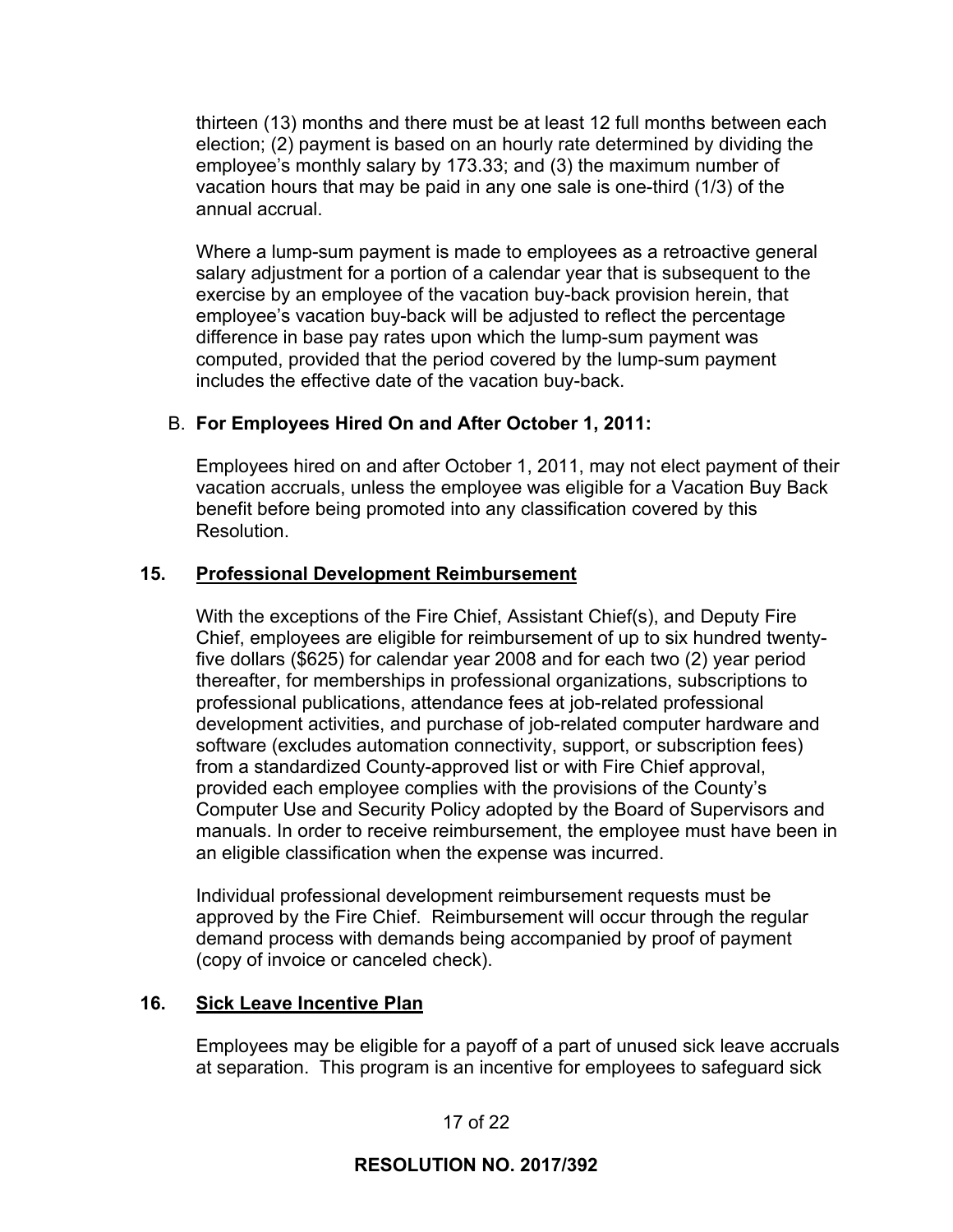leave accruals as protection against wage loss due to time lost for injury or illness. Payoff must be approved by the Director of Human Resources, and is subject to the following conditions:

- a. The employee must have resigned in good standing.
- b. Payout is not available if the employee is eligible to retire.

c. The balance of sick leave at resignation must be at least seventy percent (70%) of accruals earned in the preceding continuous period of employment, excluding any sick leave use covered by the Family and Medical Leave Act, the California Family Rights Act, or the California Pregnancy Disability Act.

d. Payout is by the following schedule:

| <b>Years of Payment</b>   | <b>Payment of Unused</b>  |  |
|---------------------------|---------------------------|--|
| <b>Continuous Service</b> | <b>Sick Leave Payable</b> |  |
|                           |                           |  |
| $3 - 5$ years             | 30%                       |  |
| $5 - 7$ years             | 40%                       |  |
| 7 plus years              | 50%                       |  |

e. No payoff will be made pursuant to this section unless the Contra Costa County Employees' Retirement Association has certified that an employee requesting a sick leave payoff has terminated membership in, and has withdrawn his or her contributions from, the Retirement Association.

f. It is the intent of the Board of Supervisors that payments pursuant to this section preclude County retirement benefits resulting from employment by this County/District governed by the Board.

#### **17. Video Display Terminal (VDT) Users Eye Examination**

Employees are eligible to receive an annual eye examination on District time and at District expense provided that the employee regularly uses a video display terminal at least an average of two (2) hours per day as certified by the Fire District.

Employees certified for examination under this program must make their request through the Benefits Service Unit of the County Human Resources Department. Should prescription VDT eyeglasses be prescribed for the employee following the examination, the District agrees to provide, at no cost, basic VDT eyewear consisting of a fifty dollar (\$50) frame and single, bifocal or trifocal lenses. Employees may, through individual arrangement between the employee and the employee's doctor and solely at the employee's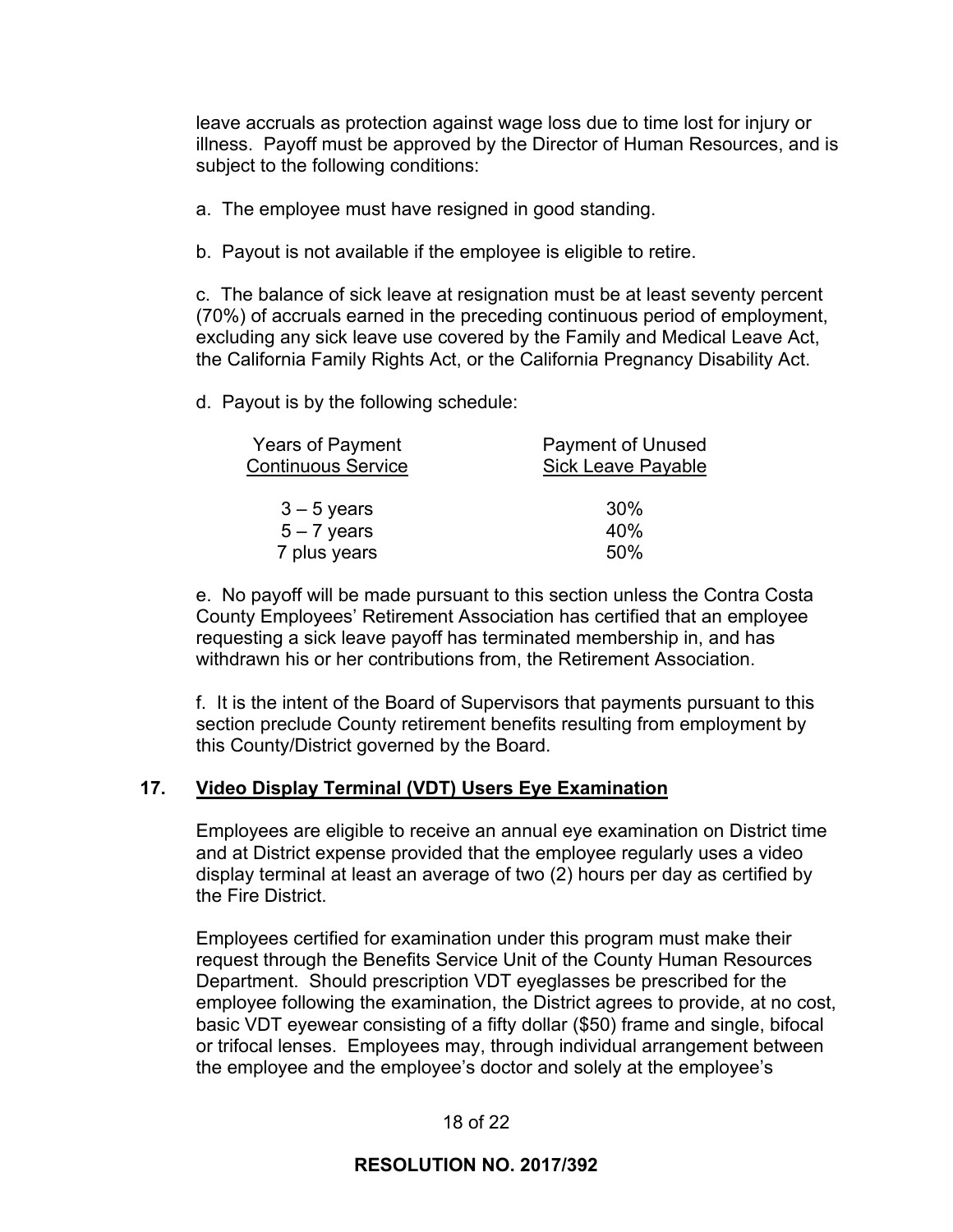expense, include blended lenses and other care, services or materials not covered by the Plan.

### **18. Long-Term Disability Insurance**

The County will continue in force the Long-Term Disability Insurance program with a replacement limit of eighty-five (85%) of total monthly base earnings reduced by any deductible benefits.

### **19. Uniform Allowance**

Effective October 1, 2015, the monthly uniform allowance for all employees in classes for which a uniform is required shall be fifty-four dollars and fifty cents (\$54.50) per month.

## **20. Fire Management Educational Allowance Program**

Employees in the specified Fire District management classifications who possess the certificates or educational degrees set forth below and/or meet the continuing educational requirements set forth below, are eligible for professional development educational allowances under the conditions set forth below. This program is intended to encourage the professional development of eligible Fire District Management personnel. Only the following classifications are eligible to participate in this educational allowance program:

 Assistant Fire Chief–Exempt (RPB1) Deputy Fire Chief- Exempt (RPB2) Fire Marshal (RJGA) Supervising Fire Inspector (RJHC)

Only the following job-related certificates and degrees are eligible for this program:

a. A Certificate of Achievement in Fire Technology, Business Administration, Management and Supervision, or a related field from an accredited college.

b. An Associated of Arts or Science Degree from an accredited college with a major in Fire Technology, Business Administration, Management and Supervision, or a related field.

c. A Chief Officer Certificate issued by the Office of the State Fire Marshal.

d. A Baccalaureate Degree from an accredited college or university with a major in Business, Public Administration, or a related field.

### 19 of 22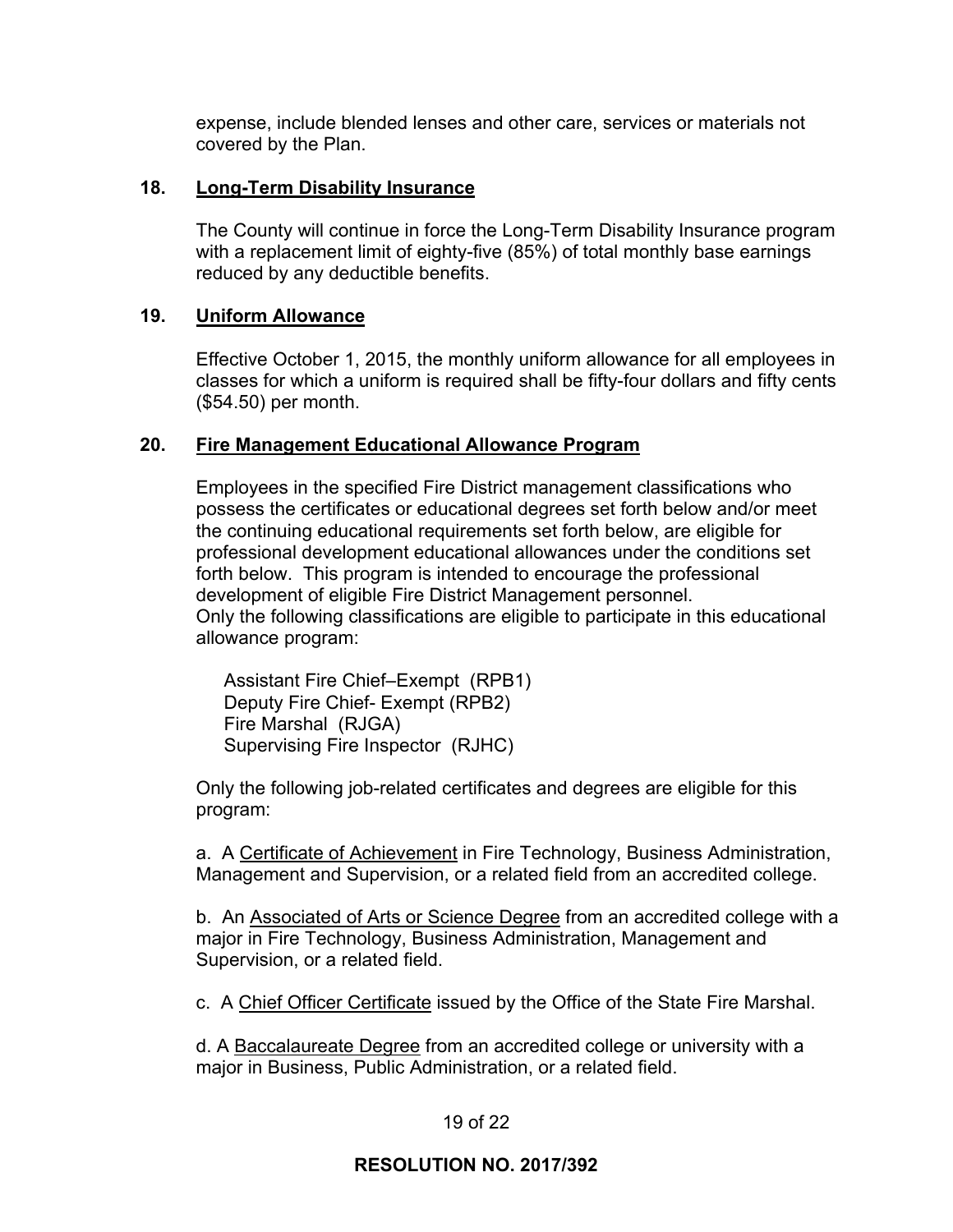All allowances will be designated as either temporary or permanent and will be awarded in increments of two and one-half percent (2.5%) times the employee's base rate of pay. The combined temporary and permanent educational allowances awarded to any employee may not exceed seven and one-half percent (7.5%) times the employee's base rate of pay.

The following conditions must be satisfied in order to earn the designated allowance:

#### **Temporary Allowance**

A temporary allowance of two and one-half percent (2.5%) times the employee's base rate of pay may be awarded for annually completing at least forty (40) hours of pre-approved education or training or at least three (3) preapproved college semester units (or equivalent quarter units), or a preapproved combination thereof, in pursuit of any one of the certificates or degrees set forth in options (a) through (d) above or as pre-approved by the Fire Chief.

A temporary allowance is effective for a period of only twelve (12) months, commencing on the first day of the month after proof of completion of course work is received and approved by the Fire Chief or designee. Temporary allowances automatically terminate at the end of month twelve (12).

#### **Permanent Allowances**

A permanent allowance of two and one-half percent (2.5%) times the employee's base rate of pay may be awarded for possession of one (1) of the certificates or degrees set forth in options (a) through (d) above. Only one (1) two and one-half percent (2.5%) permanent allowance is available within this category.

In the alternative, a permanent allowance of five percent (5%) may be awarded for possession of those certificates or degrees in the following combinations only: (1) options (b) and (c) or (2) options (a) and (d). An employee receiving the five percent (5%) permanent allowance may not also receive the two and one-half percent (2.5%) permanent allowance.

This program is subject to appropriate administrative guidelines and controls promulgated by the Fire Chief and approved by the Director of Human Resources to ensure that the standards set forth herein are met.

Verification of eligibility must be by the Fire Chief or designee. Payment of any of the allowances set forth herein begins on the first day of the month

### 20 of 22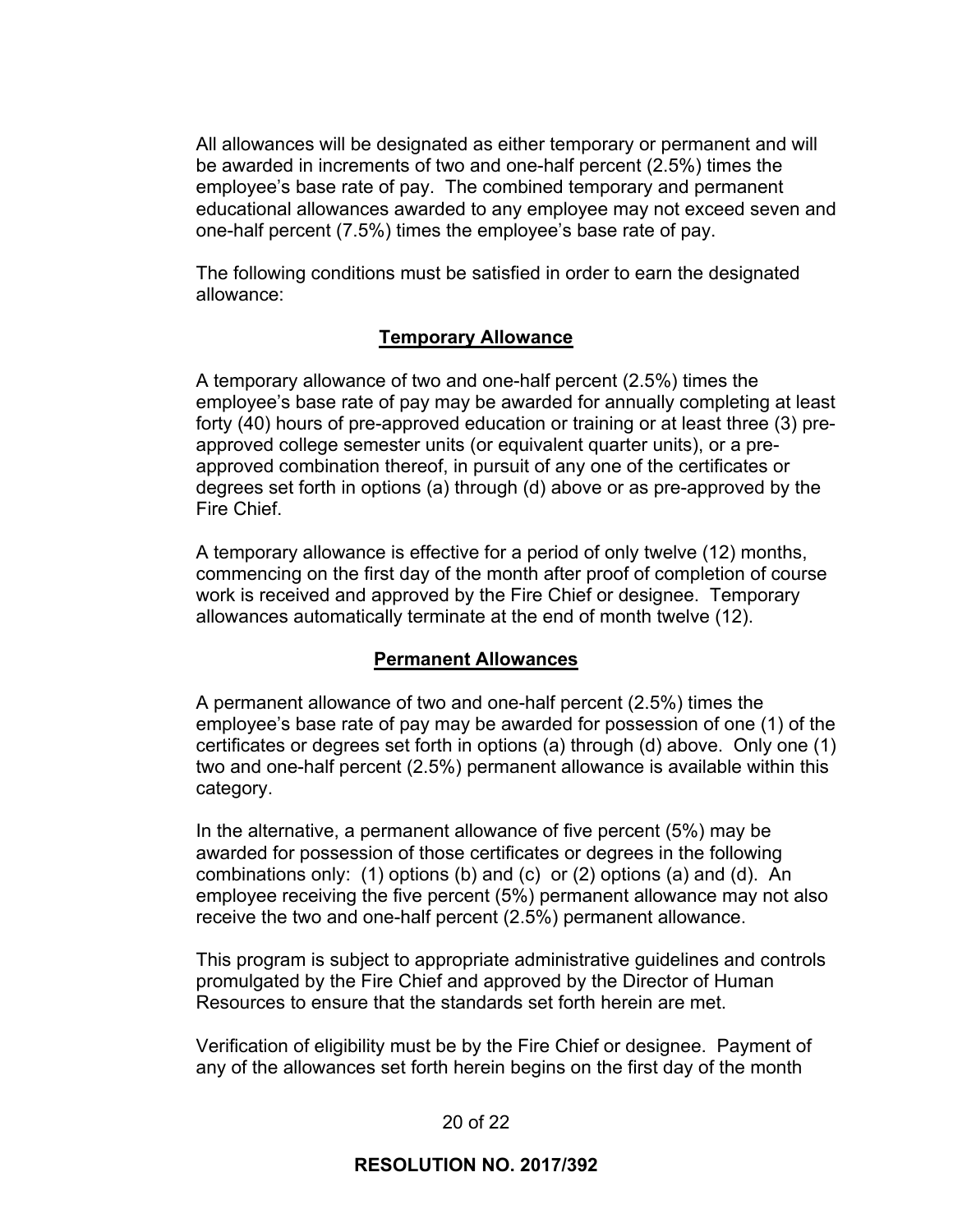following the month in which the Fire Chief verifies eligibility for that allowance.

## **21. Fire Services Emergency Recall and Standby Differential**

Effective through December 31, 2017, each employee assigned to standby and emergency recall duty for a minimum of two (2) weeks each month is eligible for a salary differential in the amount of five percent (5%) times the employee's base rate of pay. Each employee assigned to standby and emergency recall duty for one (1) week in each four (4) consecutive week period is eligible to receive a differential in the amount of two and one-half percent (2.5%) times the employee's base rate of pay.

Effective January 1, 2018, each employee assigned to standby and emergency recall duty for a minimum of ten (10) days each month is eligible for a salary differential of five percent (5%) times the employee's base rate of pay.

## **22. Executive Professional Development Reimbursement**

In lieu of the benefits provided in Section 15, the Fire Chief, Assistant Chief(s), and Deputy Fire Chief are eligible for reimbursement of up to nine hundred twenty-five dollars (\$925) for calendar year 2008 and for each two (2) year period thereafter, for memberships in professional organizations, subscriptions to professional organizations, subscriptions to professional publications, attendance fees at job-related professional development activities, and purchase of job-related computer hardware and software (excludes automation connectivity, support, or subscription fees) from a standardized County-approved list or with Fire Chief approval, provided each employee complies with the provisions of the County's Computer Use and Security Policy adopted by the Board of Supervisors and manuals. In order to receive reimbursement, the employee must have been in an eligible classification when the expense was incurred.

Individual professional development reimbursement requests must be approved by the Fire Chief. Reimbursement will occur through the regular demand process with demands being accompanied by proof of payment (copy of invoice or cancelled check). Certifications regarding compliance with County's Computer Use and Security Policy may be required.